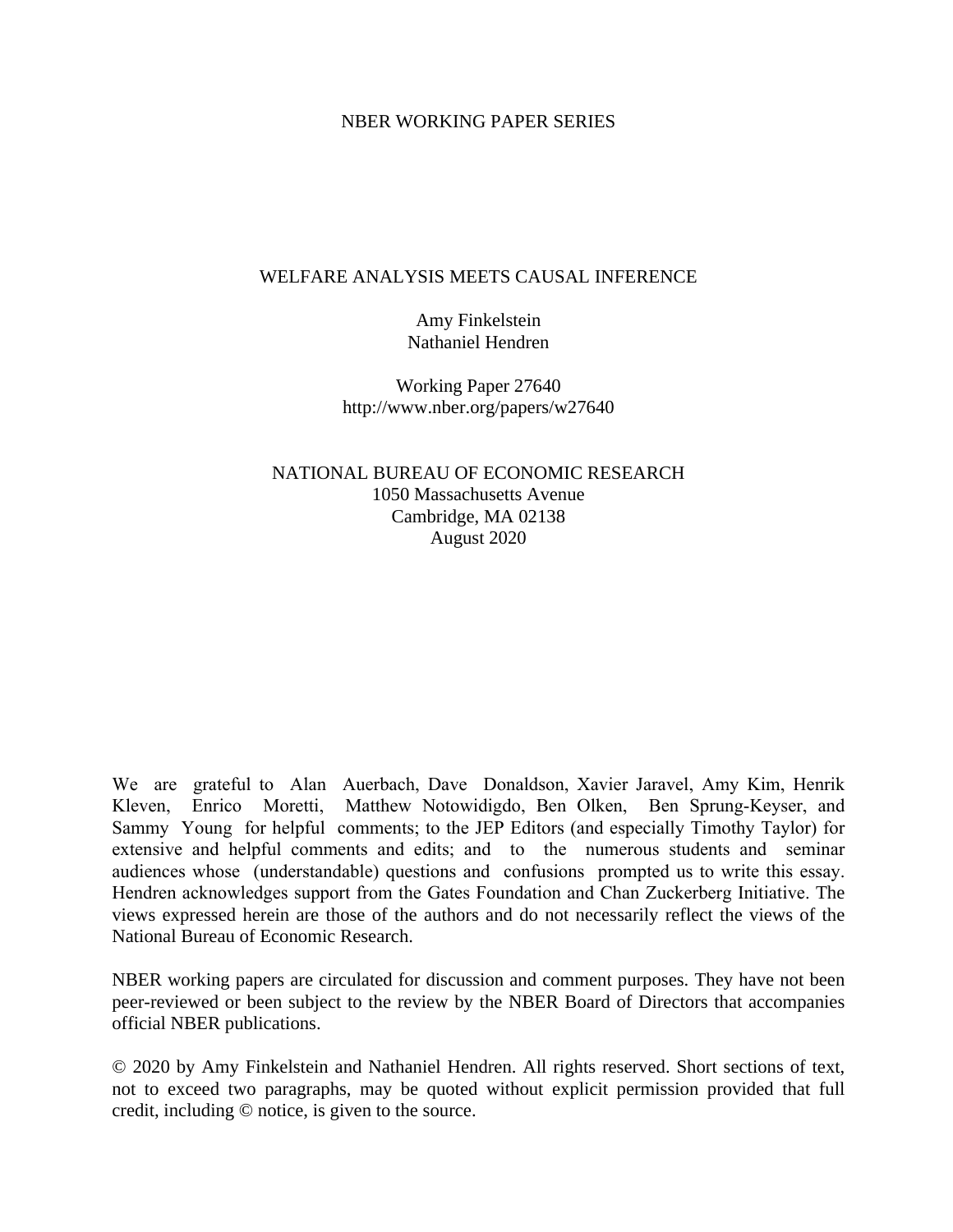Welfare Analysis Meets Causal Inference Amy Finkelstein and Nathaniel Hendren NBER Working Paper No. 27640 August 2020 JEL No. H0

### **ABSTRACT**

We describe a framework for empirical welfare analysis that uses the causal estimates of a policy's impact on net government spending. This framework provides guidance for which causal effects are (and are not) needed for empirical welfare analysis of public policies.The key ingredient is the construction of each policy's marginal value of public funds (MVPF). The MVPF is the ratio of beneficiaries' willingness to pay for the policy to the net cost to the government. We discuss how the MVPF relates to "traditional" welfare analysis tools such as the marginal excess burden and marginal cost of public funds. We show how the MVPF can be used in practice by applying it to several canonical empirical applications from public finance, labor, development, trade, and industrial organization.

Amy Finkelstein Department of Economics, E52-442 MIT 50 Memorial Drive Cambridge, MA 02142 and NBER afink@mit.edu

Nathaniel Hendren Harvard University Department of Economics Littauer Center Room 235 Cambridge, MA 02138 and NBER nhendren@gmail.com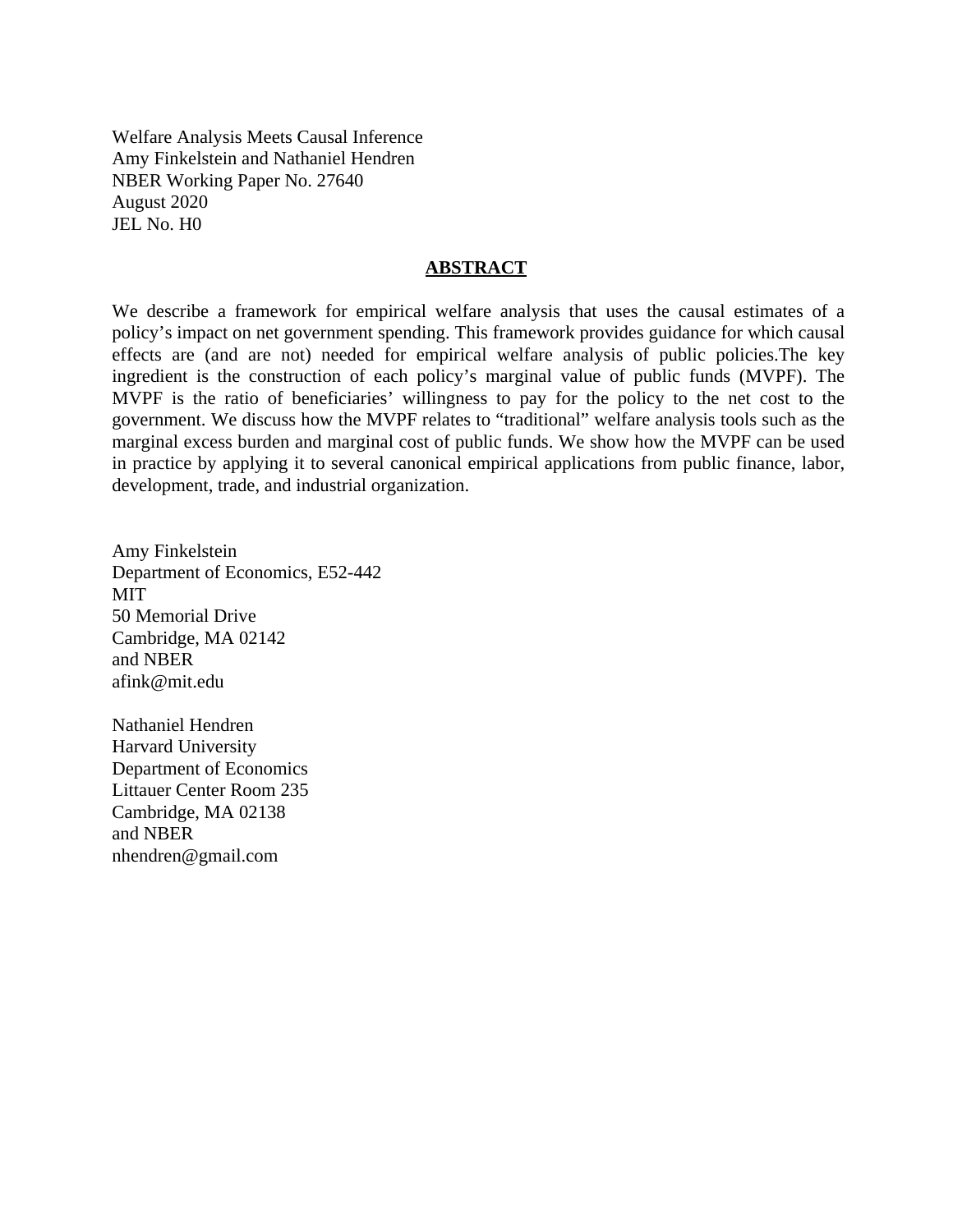Economists have made remarkable progress over the last several decades in developing empirical techniques that provide compelling evidence of causal effects--the so-called "credibility revolution" in empirical work (as discussed in this journal by Angrist and Pischke 2010). But while it is interesting and important to know what the effects of a policy are, we are often also interested in a normative question as well: Is the policy a good idea or a bad idea? Or in the more careful language of economics: What is the welfare impact of the policy?

Until recently, there had been relatively little effort to harness the gains of the "credibility revolution" for the goal of welfare analysis. Instead, we in the empirical public finance community have struggled with other approaches. One venerable tradition is to take an estimate of the benefits of an expenditure policy and compare it to "the cost" to the government. This cost is usually defined as the expenditures on the program, multiplied by 1 plus "the marginal cost of public funds" which is designed to take account of the distortionary effects of the taxation needed to finance the policy, which everyone "in the know" knows to be 0.3, or maybe 0.5 if you're feeling pessimistic. Thus, buried in the last section of an empirical paper that painstakingly estimates the impact of the policy is an ad hoc analysis that compares the benefits to the cost, multiplied by a smudge factor of 1.3 (for example, Finkelstein and McKnight 2008; Olken 2007). The other common method is the "marginal excess burden" or "deadweight loss" approach, which requires valiant attempts to separate non-distortionary income effects of policies (which are transfers rather than welfare losses) from their distortionary substitution effects (which lead to deadweight losses). As Goolsbee (1999) has lamented about this approach: "The theory largely relates to compensated elasticities, whereas the natural experiments provide information primarily on the uncompensated effects."

Fortunately, glimpses of light have appeared at the end of the empirical welfare tunnel. In this essay, we describe a transparent framework for mapping empirical estimates of causal effects of a public expenditure (or tax) change to welfare analysis of that policy change. Following Hendren and Sprung-Keyser (2020), we refer to it as the "marginal value of public funds" (MVPF). The MVPF is the ratio of the marginal benefit of the policy to the net marginal cost to the government of the policy; crucially, this net marginal cost is inclusive of the impact of any behavioral responses to the policy on the government budget.

Our goal is not to break new theoretical ground with the marginal value of public funds framework – as we will discuss, its mathematical formulation has been around for decades (for example, Mayshar 1990). Instead, we proselytize for the underrecognized empirical usefulness of this approach in the wake of the "credibility revolution": Its key advantage is that it relies on the causal effects of policy changes to conduct empirical welfare analysis. We provide guidance on how to implement and interpret this approach, with the hope that it will facilitate empirical welfare analysis across a variety of fields.

To do so, we start with a benchmark case of a small increase in a cash transfer that only affects its recipients, whose response to the policy is privately optimal. Under these assumptions, we show that estimates of causal effects of the policy are needed only for estimating the policy's costs, not its benefits. We discuss how this logic is adapted as we relax each simplifying assumption in the benchmark case.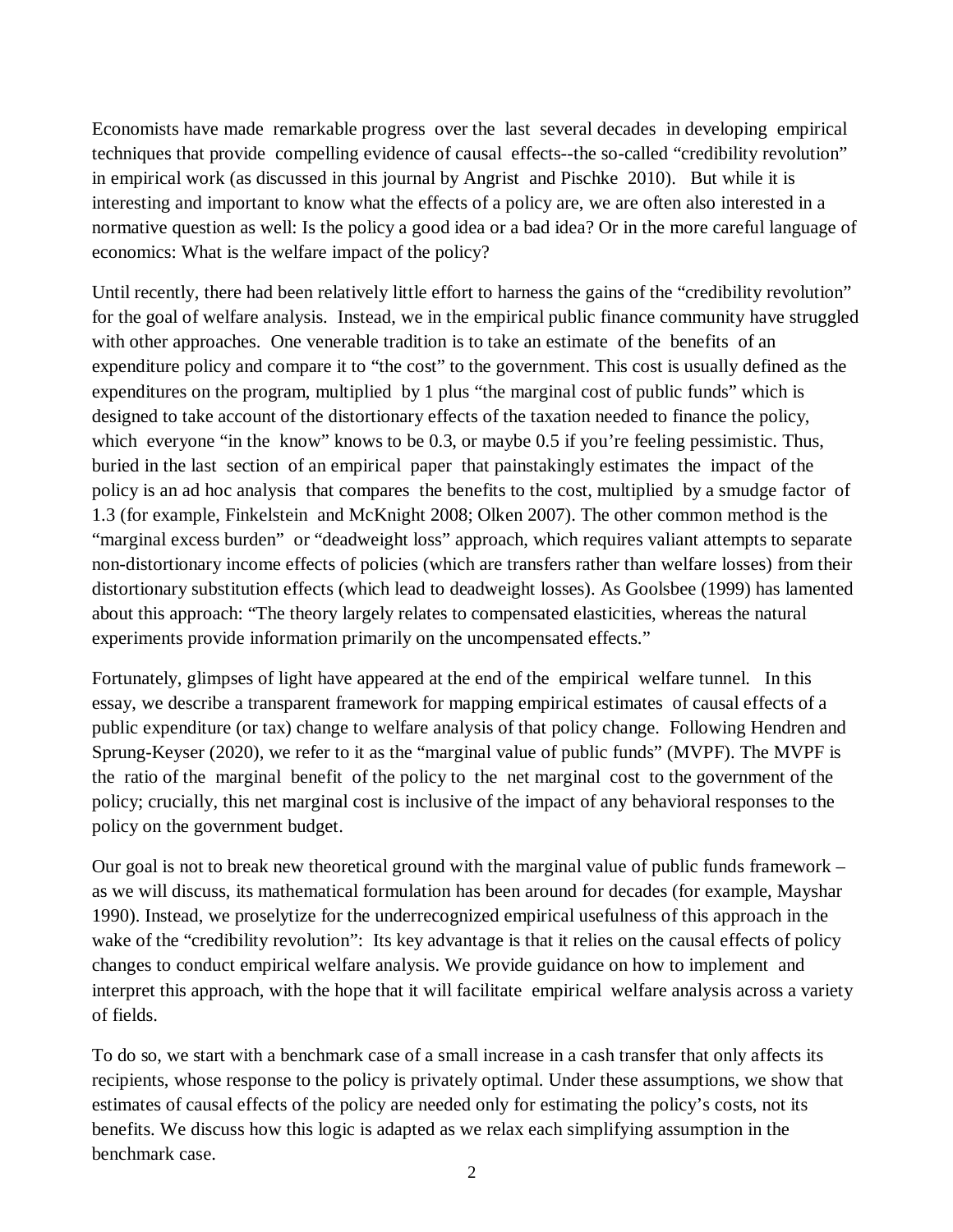Once we estimate the marginal value of public funds, how can we use it? A marginal value of public funds of, say, \$1.50 means that every \$1 of net government spending provides \$1.50 of benefits to the beneficiaries of the policy—or in other words, the beneficiaries would be willing to pay up to \$1.50 for that \$1 policy. One can use the MVPF to compare this "bang for the buck" of policies that affect the same group of individuals (the policy with the higher MVPF is preferable) or for comparing policies that affect different groups. In the latter case, the MVPF quantifies the implicit tradeoffs involved: given two policies, A and B, policy A is preferred to policy B if and only if one prefers giving MVPF<sub>A</sub> to policy A beneficiaries over giving MVPF<sub>B</sub> to policy B beneficiaries. Of course, economists have no special powers that allow them to declare such tradeoffs are appropriate.<sup>[1](#page-3-0)</sup> But economics can clarify the tradeoffs embodied in the policy decisions society faces.

We then endeavor to answer some common and natural questions about the marginal value of public funds approach, including how it relates to "traditional" public finance welfare tools like marginal excess burden and marginal cost of public funds. Finally, we offer some examples of how the MVPF approach has or can be applied to some recent empirical applications across a variety of fields including public finance, labor economics, development economics, trade, and industrial organization.

## **How to Construct the Marginal Value of Public Funds: An Initial Illustration**

The marginal value of public funds is defined as the ratio of the marginal benefit of the policy to the marginal cost of the policy. Equivalently (and more usefully for operationalizing it) it is the ratio of the beneficiaries' willingness to pay for the increase in expenditure out of their own income to the net cost to the government of the increase in expenditure per beneficiary:

$$
MVPF = \frac{\text{Beneficiaries' Williamsness to Pay}}{\text{Net Cost to Government}}
$$

Let's consider how to calculate the marginal value of public funds for a \$1 change in cash benefits in a public program. This could be, for example, a means-tested cash welfare program like Temporary Assistance to Needy Families (TANF) or a means-tested tax credit such as the Earned Income Tax Credit (EITC). (For concreteness, we'll talk about a cash increase but we could just as easily consider a cash decrease; the MVPF would be the same number because both willingness to pay and cost would be negative.) For this initial example, we make several assumptions that we'll relax later in the discussion: a cash (not in-kind) transfer; the policy change is small; individuals exhibit privately optimal behavioral responses to the policy change; and no impacts of the policy on the people who were not the policy's direct recipients.

*Costs*

 $\overline{a}$ 

<span id="page-3-0"></span> $<sup>1</sup>$  In other words, the National Bureau of Economic Research prohibition for its working papers against</sup> "statements regarding which policies should (or should not) be adopted" (at [http://papers.nber.org/wpsubmit/wp\\_submit.html\)](http://papers.nber.org/wpsubmit/wp_submit.html) encodes a fundamental and important recognition of the limits of economic analysis.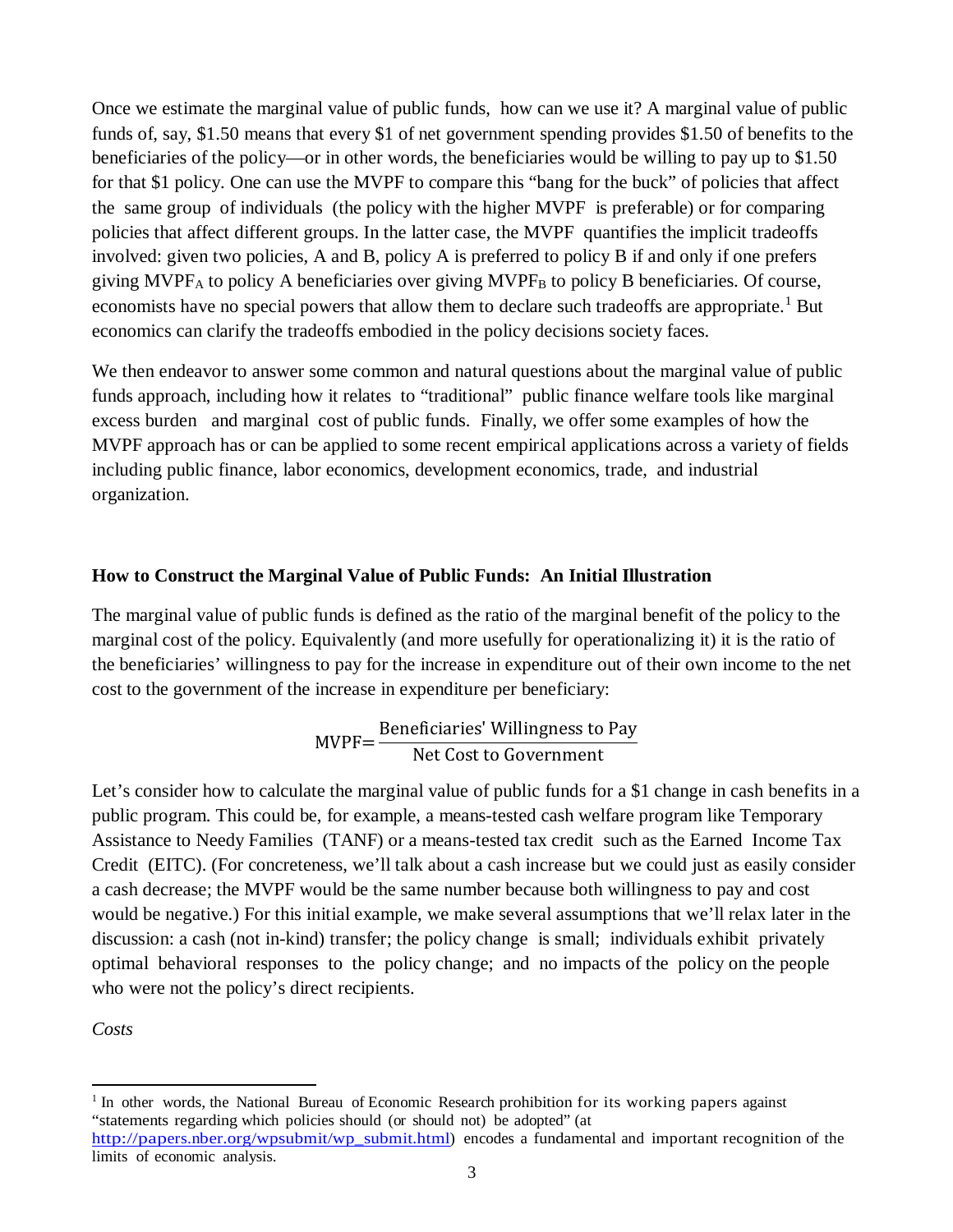Consider first the denominator of the expression for the marginal value of public funds: What is the cost of increasing the program's cash benefits by \$1? It is useful to think of two different classes of cost: the mechanical cost and the fiscal externality. The "mechanical cost" of the policy is the increase in government expenditures due to the policy, in the absence of any behavioral response. If the number of infra-marginal individuals who are were already receiving the cash transfer policy is *I*, then the mechanical cost of increasing payments by \$1 for each infra-marginal recipient will be \$*I*.

The "fiscal externality" from the policy captures the effect of any behavioral response to the policy on the government's net budget outlays. For example, if individuals reduce their labor supply to become eligible for additional welfare benefits, this will reduce tax revenue collected by the government on earnings. Conversely, if individuals enter the labor force in order to become eligible for an expanded Earned Income Tax Credit and this decreases their use of other government transfer programs such as food stamps, this will increase net government revenue (but also increase government costs from increased EITC payments). The fiscal externality must account for the full impact of any behavioral response by both marginal and infra-marginal recipients on government spending and tax revenue: for example, it must consider changes in government net revenue arising from changes in eligibility for (and hence spending on) other public programs, changes in sales taxes from modified consumption patterns, changes in public health care spending through Medicare and Medicaid (if the program affects health), and so on.

This concept of a policy's fiscal externality is where the applied econometrics literature on causal inference connects directly with welfare analysis. The fiscal externality logic clarifies what causal effects are and are not necessary for estimating program costs for purposes of welfare analysis. Specifically, it is sufficient to estimate the net impact of the increase in benefit levels on net government revenue, without decomposing the impact into these various channels (Kleven and Kreiner 2005). For example, a large literature has analyzed a wide variety of potential effects of an increase in the level of unemployment insurance benefits on a range of behaviors including unemployment duration (for a recent review, see Shmieder and von Wachter 2016), exit rates into unemployment (Jager et al. 2019) and re-employment wages (Nekoei and Weber 2017). For welfare analysis, however, one needs the net impact of these behavioral changes on the government budget; the individual channels of response are neither necessary nor sufficient.

#### *Benefits*

Now consider the numerator of the expression for the marginal value of public funds: the benefits from the \$1 increase in cash transfer—that is, the willingness to pay by recipients out of their own income for \$1 more of the cash transfer. In many cases, this is harder to estimate than the costs of the program (although, deliberately, it is not hard in our first example). But a key insight of the MVPF framework is that they need not depend directly on behavioral responses to–or causal effects of–the policy.

It is useful to distinguish between two classes of recipients of the transfer. For the inframarginal recipients who were already receiving the cash transfer, the \$1 transfer is valued at \$1. How much would you be willing to pay for an extra dollar? One dollar. But for the marginal recipients who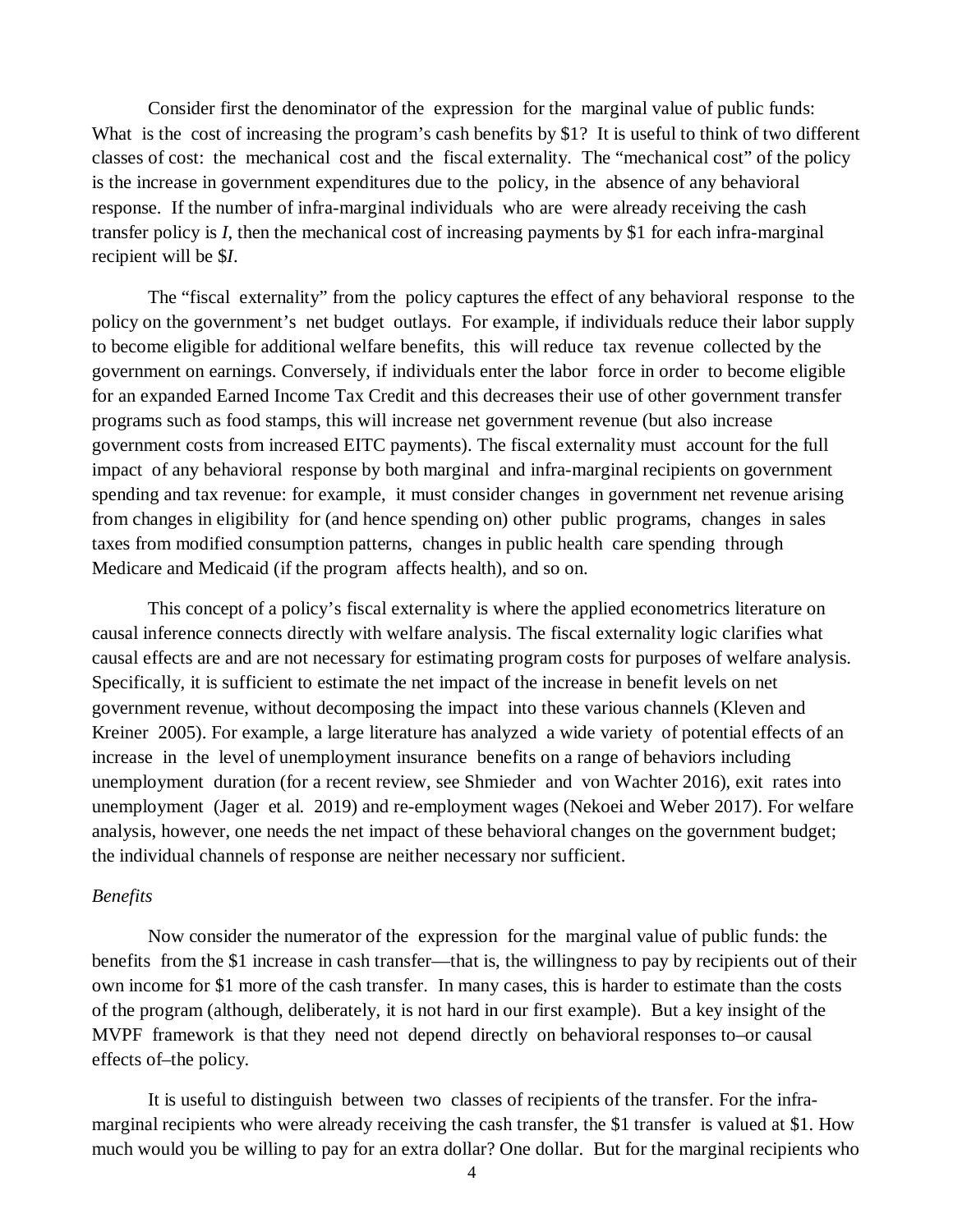change their behavior in response to the change in policy and thus become newly eligible for the transfer, how much do they value their new benefit? For example, suppose they decrease the amount they work to become income-eligible for the cash policy. Well, if they are making privately optimal decisions, they must be indifferent to changing their behavior. Why? Because they had already chosen their behavior (in this example, the hours they work) at the optimal level – balancing private costs and benefits of another hour of work – under the old policy, and we've made only a very small (\$1) change in the policy. More generally, if the policy change is small and individuals are making privately optimal decisions, the private cost of whatever behavioral change the marginal recipient undertakes to become eligible for the benefit is equal to the private benefit from becoming eligible. [2](#page-5-0)

Given these assumptions, the \$1 increase in the cash transfer has no welfare effect on marginal beneficiaries. The willingness to pay is just \$1 times the number of infra-marginal beneficiaries (I). Note that we have not needed to estimate any causal effects to determine the benefits of the policy for either inframarginal or marginal recipients. In other words, despite a large empirical literature (to which we plead guilty of making contributions!) on the potential benefits of public policies—say, the impacts of unemployment insurance on eventual re-employment wages, the impacts of health insurance on health and consumption smoothing, and so on—in this benchmark case, these studies do not directly inform recipient willingness to pay. Causal effects are needed only for the fiscal externality cost term in the denominator, because in that setting, an agent who is making (by assumption) privately optimal behavioral changes in response to the policy change will not internalize the external effects of the policy on the government budget.<sup>[3](#page-5-1)</sup>

### *Putting it Together*

 $\overline{a}$ 

It is convenient to normalize the willingness to pay (the numerator of the MVPF) by the mechanical cost to the government. Recall that this mechanical cost was \$I, which was also the willingness to pay for the policy, Thus, the MVPF of a \$1 increase in cash benefits is:

$$
MVPF^{\$1} = \frac{1}{1 + FE}
$$

where FE denotes the fiscal externality of the policy per dollar increase in the mechanical expenditure per infra-marginal beneficiary of the policy. Note that the fiscal externality may be positive or negative; policies may have a positive net effect on the government budget (say, by improving health

<span id="page-5-0"></span> $2$  This is known as the envelope theorem. The envelope theorem guarantees that behavioral responses to marginal policy changes by utility-maximizing individuals do not affect their utility directly; however, when prices do not reflect their resource costs, behavioral responses impose a cost on those bearing the difference between the prices faced by the individual and their resource costs. Behavioral responses to policies therefore have first-order effects on policy *costs—* because of the fiscal externality—but only second-order effects on recipient welfare–because of the envelope theorem.

<span id="page-5-1"></span><sup>&</sup>lt;sup>3</sup> By the same token, if the behavioral responses to the policy have external effects on other individuals besides recipients of the policy, these effects would also have to be taken into account. We cover this possibility below when we consider cases of "multiple beneficiaries." For now, for simplicity, we assume that government policy is the only pre-existing distortion, and hence the only source of potential "external effects."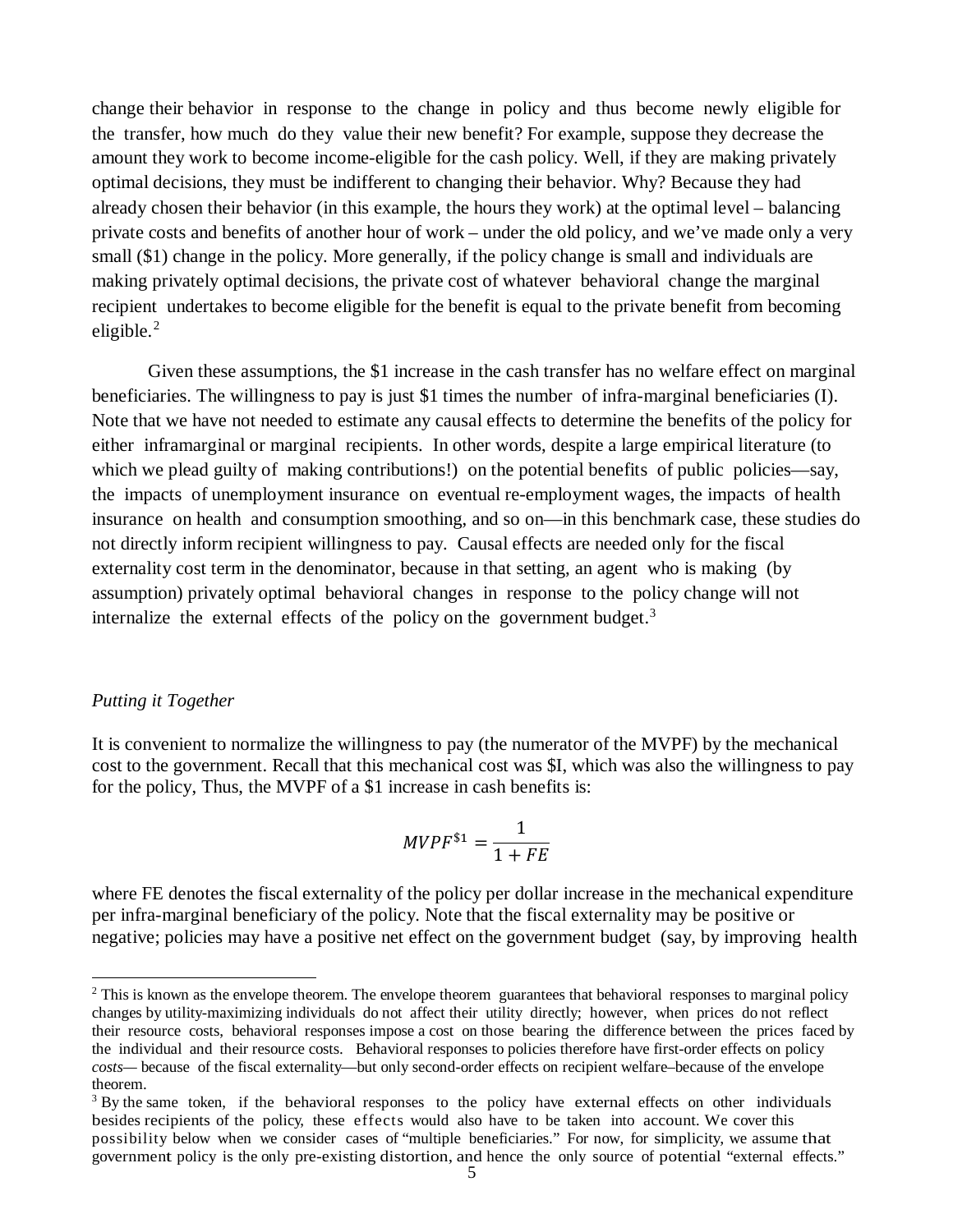and reducing public spending on health care) or a negative net effect on the government budget (say, by discouraging work effort).

The marginal value of public funds measures a policy's bang-for-the-buck. Every \$1 of net spending on a tax cut delivers \$MVPF of benefits to the recipients of that tax cut. Conversely, every \$1 of net revenue raised through a tax increase imposes a cost equivalent to \$MVPF to the beneficiaries. Spending more resources on policies with higher MVPFs delivers greater welfare to those beneficiaries per dollar spent; raising revenue from policies with lower MVPFs raises this revenue with lower welfare loss to those paying for the revenue.

## **How to Use the Marginal Value of Public Funds for Welfare Analysis**

Now that we know how to construct the marginal value of public funds (at least for one specific example; we'll discuss more applications in a moment), what do we do with it? For example, an MVPF of 1.3 means that every \$1 of net government spending provides \$1.30 of benefits to the beneficiaries of the policy, or in other words, the beneficiaries would be willing to pay up to \$1.30 for that \$1 policy. But, is an MVPF of 1.30 "good"? What about an MVPF of 0.8? In other words, what do we do with the MVPF once we've estimated it?

We start with a special case where welfare analysis with the marginal value of public funds is comparatively easy: when a policy's net cost to the government (the denominator) is negative and the willingness to pay (the numerator) is positive. In this case, the government spending "pays for itself". Hendren and Sprung-Keyser (2020) define such policy to have an infinite MVPF.<sup>[4](#page-6-0)</sup> A classic example would be if cutting tax rates increases net tax revenue, perhaps because of an increase in labor supply in response to the lower marginal tax rates. This is often referred to as being on the "wrong side of the Laffer curve," because the government can simultaneously *cut* taxes and *increase* revenue.

However, most government expenditures have net positive costs to the government. In this case, the most straightforward use of the marginal value of public funds framework is to compare two policies that seek to transfer benefits to the same group of people. For example, imagine a comparison of two policies designed to transfer resources to lower income individuals: expanding the earned income tax credit (a wage subsidy for low income workers) or expanding cash welfare benefits (a direct cash transfer to low-income individuals). If these policies have the same distributional incidence, then spending more money on the one with the higher MVPF is preferred; for the same cost, it creates more transfers to the targeted group. The higher MVPF policy gets more "bang for the buck." This means that one can construct a budget-neutral policy that increases individuals' welfare by spending more on the policy with the high MVPF financed by reduced spending on the policy with the low MVPF.

Of course, it is rare that two policies target exactly the same population. Even in our preceding example, we fudged a bit, because potential recipients of cash welfare and of the earned income tax credit are overlapping but not identical groups. If two policies target two different groups, how can researchers use the marginal cost of public funds that they have calculated? One option is to compare

 $\overline{a}$ 

<span id="page-6-0"></span> $4$  At least one of us has wondered why they define a term that is negative as being infinite. The authors explain that they define it as an infinite MVPF to make clear it's "even better" than any finite MVPF.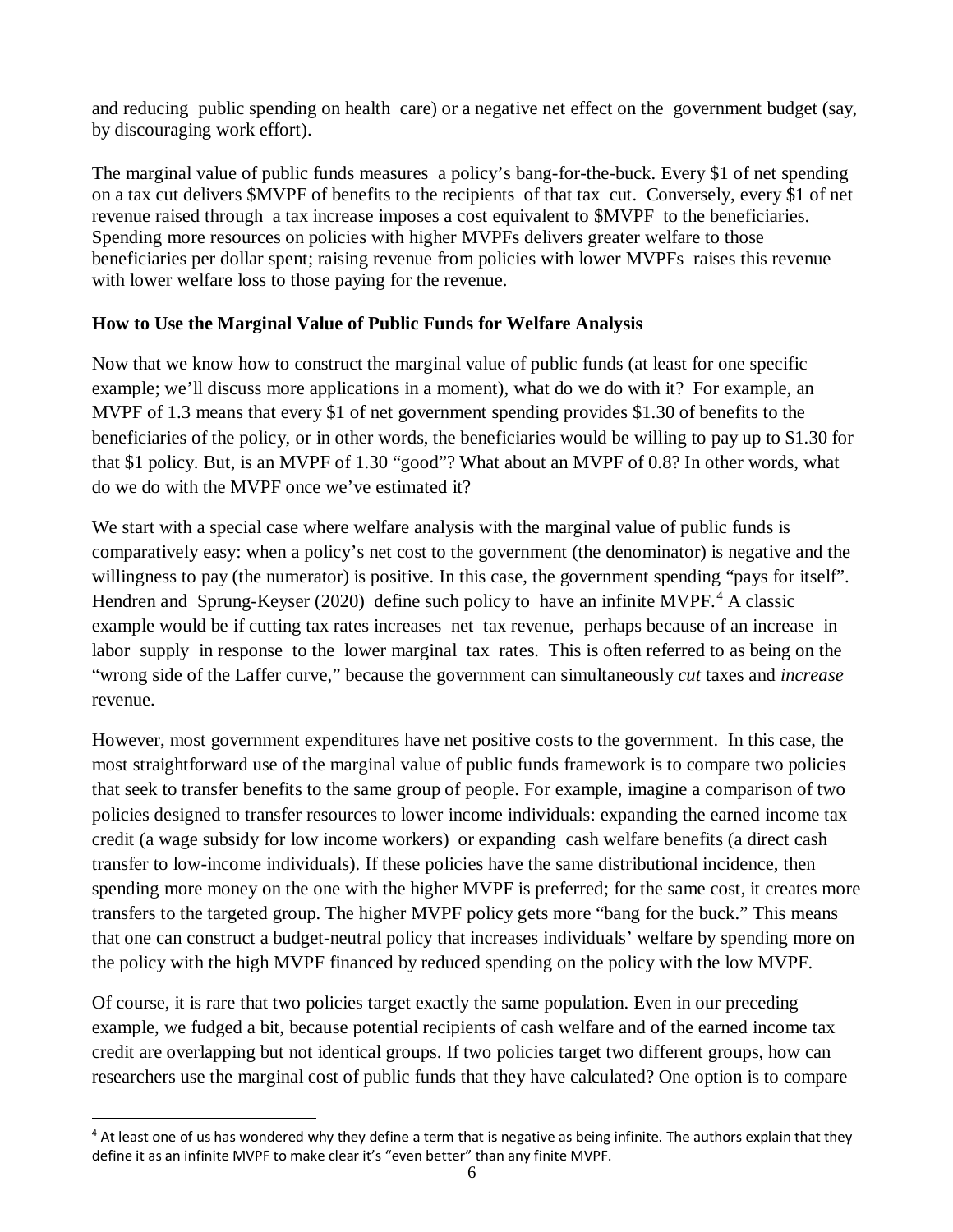the MVPF of the policy to a calibrated MVPF for a modification of the tax schedule at the same region of the income distribution (Hendren 2020). Another option is to use the MVPFs to quantify the tradeoff involved in making a budget-neutral change between the policies; in other words, taking a dollar from one policy and adding it to the other. Given two policies, A and B, spending more money on policy A financed by reduced spending on B generates  $MVPF_A$  dollars of welfare gain for policy A beneficiaries and MVPF<sub>B</sub> dollars of welfare loss for policy B beneficiaries. So, if MVPF<sub>A</sub>=1 and  $MVPF_B = 2$ , this means one can take \$2 from policy B beneficiaries and generate \$1 for policy A beneficiaries.

Is such a transfer from group B to group A desirable? That depends on how one feels about these two different groups (sometimes referred to as their "social welfare weights"). If one places equal value on \$1 in the hands of A beneficiaries and \$1 in the hands of B beneficiaries, then the transfer from group B to group A would not be desirable – instead, it would be desirable to increase spending on policy B and reduce spending on policy A. But if one values \$2 policy B beneficiaries less than giving \$1 to policy A beneficiaries, one would prefer spending more on policy A financed by less spending on policy B.

How should one decide whether \$1 to group A is preferable to \$2 to group B? Perhaps by introspection. Or on philosophical grounds (Saez and Stantcheva 2016). We don't have "satisfying" answers because economics don't generally have a comparative advantage at specifying societal preferences. People disagree. But the marginal cost of public funds quantifies the tradeoff, which is a crucial first step in deciding whether one "likes" it or not. And it's where economists can most directly contribute to these interesting and difficult questions.

### **Relaxing Assumptions**

Now that we have some idea of how to construct and use the MVPF, we'd like to walk through a bunch of real-world application. But before we can do so, we promised that we would discuss how to relax a bunch of the heroic assumptions we made for the sake of our "benchmark" example. Here we go.

#### *What if the Policy Changes are Large?*

We considered a \$1 change to a policy. That was one of two key assumptions needed for the argument that for marginal recipients (that is, recipients who change their behavior in response to the policy change to become newly eligible), we could assume their willingness to pay was zero.

In practice, of course, many policy changes are large, and the approximation that marginal individuals who react to a policy change experience no net benefits may fail, perhaps spectacularly. For large policies, the marginal cost of public funds remains a useful guide, but measuring willingness to pay can be less straightforward, because it now requires incorporating some value of benefits to marginal recipients. Kleven (2020) provides a recent discussion of this point and some possible approaches for analyzing large reforms.

Fundamentally, we need an estimate of the marginal recipients' demand curve for the increase in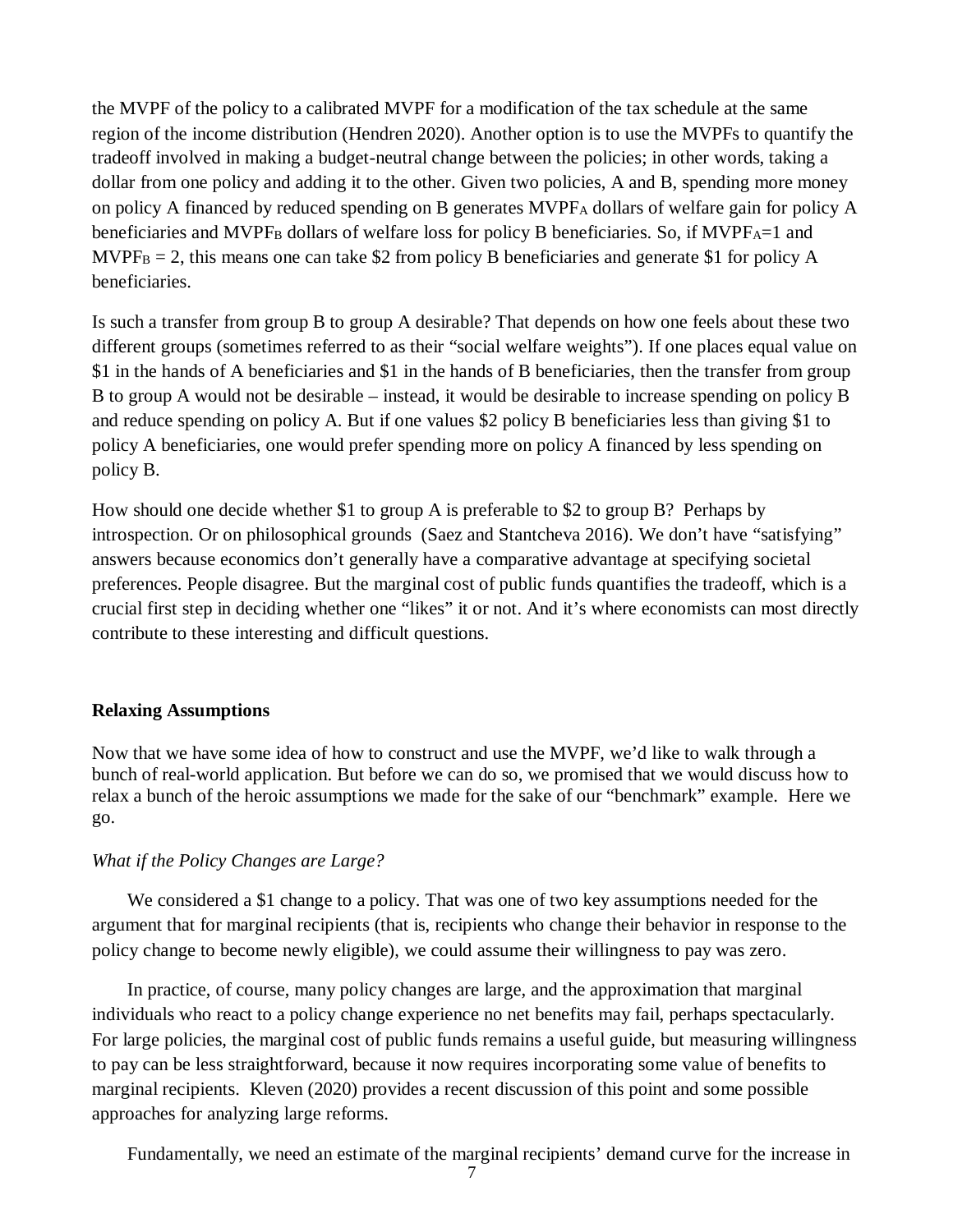public expenditure: that is, willingness to pay is the area under that demand curve. For a large increase in a public cash transfer, pre-existing recipients still value the transfer at its dollar value (a dollar is still worth a dollar), but for recipients who change their behavior in order to access the (larger) public cash transfer, we need to know their willingness to pay for that cash transfer, net of the utility cost of their behavioral change.

Estimating demand is a bread-and-butter task of empirical economics, so we are in familiar—if sometimes empirically challenging—territory. It is all the more challenging when the good is not typically traded in a well-functioning market, so that demand cannot be directly estimated. In the example above, one standard approach (really just a short cut) is to count 50 percent of the increased transfer payments to marginal recipients; this 50 percent approximation follows from an assumption of linearity in the response function and the geometry of triangles (Pythagoras 1600BC; Harberger 1964). This approach is popular for its ease of implementation, if not necessarily its realism; Finkelstein et al. (2019) and Hendren and Sprung-Keyser (2020) are recent examples. More ambitiously, one can specify and estimate an economic model of behavior and use that to derive the demand system; below, we discuss an application to the marginal value of public funds of an increase in import tariffs, using Fajgelbaum et al.'s (2020) constant-elasticity-of-demand system to estimate the welfare impacts on marginal actors.

### *What If Behavior Isn't Privately Optimal?*

Our assumption that individuals make privately optimal decisions was the second key to being able to ignore welfare consequences for marginal recipients. However, a large literature in behavioral economics suggests that individuals commonly make mistakes. In this case, we can no longer assume that the welfare impact of the policy change for marginal recipients is zero, even if the policy change itself is small. For example, a \$1 increase in the cigarette tax may induce people to smoke less; if individuals smoke more than they would like to, their reduction in smoking may provide firstorder benefits to them.

Here we find ourselves in the world of behavioral welfare analysis. It's no longer enough to estimate the marginal recipients' demand curve, because their choices (demand) may not reveal their preferences. Either the researcher must assert that she "knows" the individual's utility function (for example, Bound et al. 2004; Finkelstein et al. 2019) or try to elicit their true valuations, perhaps by experimentally eliminating bias and then eliciting demand (for example, see Allcott and Taubinsky 2015).

#### *What If the Policy Provides an In-Kind Transfer?*

Relaxing the first two assumptions led us to the observation that we needed to consider benefits for marginal recipients. To this point, we have also assumed that the transfers are in cash. This made life easy (or at least, easier), because it seems reasonable to assume that *inframarginal* recipients place a value of \$1 on receiving a cash transfer of \$1. However, it is not obvious how inframarginal recipients value an increase \$1 of spending on in-kind assistance in the form of health care, education, housing, job training, and food, among other goods and services. Such in-kind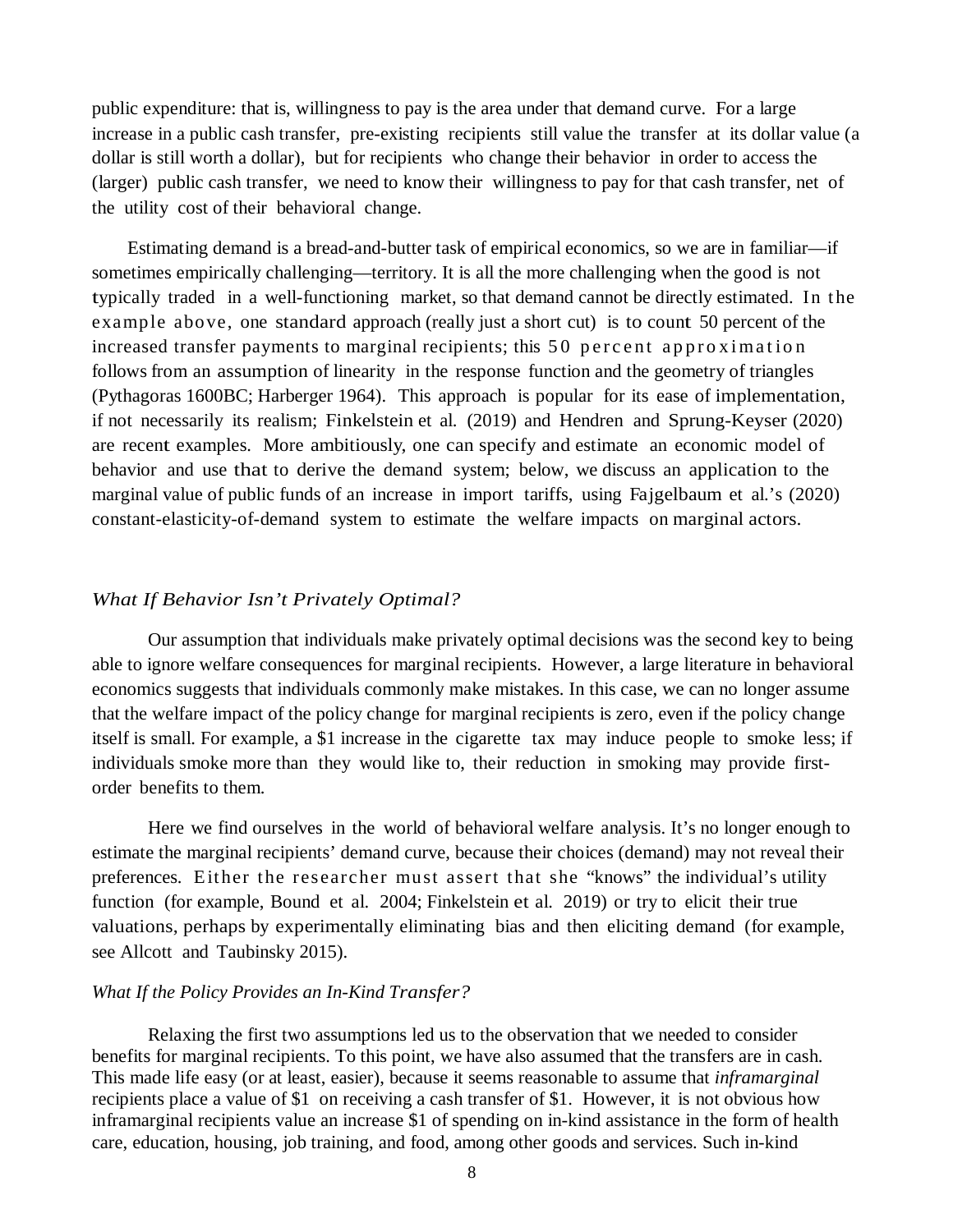transfers are a substantial share of government expenditures in the United States and in other highincome countries (Currie and Gavari 2008).

Consider an increase in \$1 of government spending on an in-kind benefit, such as additional government spending per pupil at public universities. Because we can no longer assume that the mechanical cost is valued by infra- marginal recipients dollar for dollar, we need to estimate the willingness to pay by infra-marginal recipients out of their own income per dollar of the in-kind benefit, W. The more general formula for the marginal value of public funds is then:

$$
MVPF^{inkind} = \frac{W}{1 + FE}
$$

W denotes the willingness to pay per infra-marginal recipient for the increased spending on their education. In the cash case, we knew that  $W = 1$ ; \$1 of expenditures in the form of a dollar transfer is valued at \$1 by those who didn't change their behavior to receive it. But an in-kind transfer might be valued at less than the expenditure on it (in other words,  $W < 1$ ), if it causes the infra-marginal recipients to consume more of the in-kind good than they would if given cash. Alternatively, an inkind transfer might be valued at more than the government expenditure on it (in other words,  $W > 1$ ) than if the government can provide the good at lower cost than is available on the private market.

Estimating W can be relatively straightforward if the transferred good is also traded in the market at observed prices; in that case, estimating the demand curve for the good among the infra-marginal recipients gives us W. But inferring W becomes considerably more challenging when the expenditure is on an in-kind good or service that is not traded in a market: say, increases in spending in public school, spending used to reduce pollution, or expanded public health insurance.

Of course, the empirical challenge of estimating willingness to pay when demand is not directly observed is not specific to the marginal value of public funds framework; any form of welfare analysis must grapple with how to estimate the monetized value of specific goods. Fortunately, a range of techniques have been productively employed. One is to infer willingness to pay from other market transactions—such as wages if the good is bundled into workplace amenities, or house prices if the good is concentrated locally (for example, Rosen 1974; Greenstone 2017). Another is to calibrate (a fancy word for "make up") a utility function for the goods delivered. This approach has been used, for example, in the literature valuing increased generosity of public unemployment insurance benefits (for example, Gruber 1997) or expansions of public health insurance eligibility (Finkelstein et al. 2019). Another option is for the researcher to ask hypothetical questions to elicit the willingness of individuals to pay for a private good, such as health insurance (for example, Krueger and Kuziemko 2013). Yet another approach is to offer the good at randomized prices and thus estimate willingness to pay directly, as Fischer et al. (2018) did for eliciting the value of health insurance in rural Pakistan. Finally, researchers can estimate the benefits of the policy itself and then attempt to monetize these benefits. For example, improvements in test scores are frequently mapped to monetary values through the relationship between test scores and earnings (as in Kline and Walters 2016) and researchers monetize estimated health benefits by relating their estimates to the value of a statistical life or a quality-adjusted life year (as in Currie and Gruber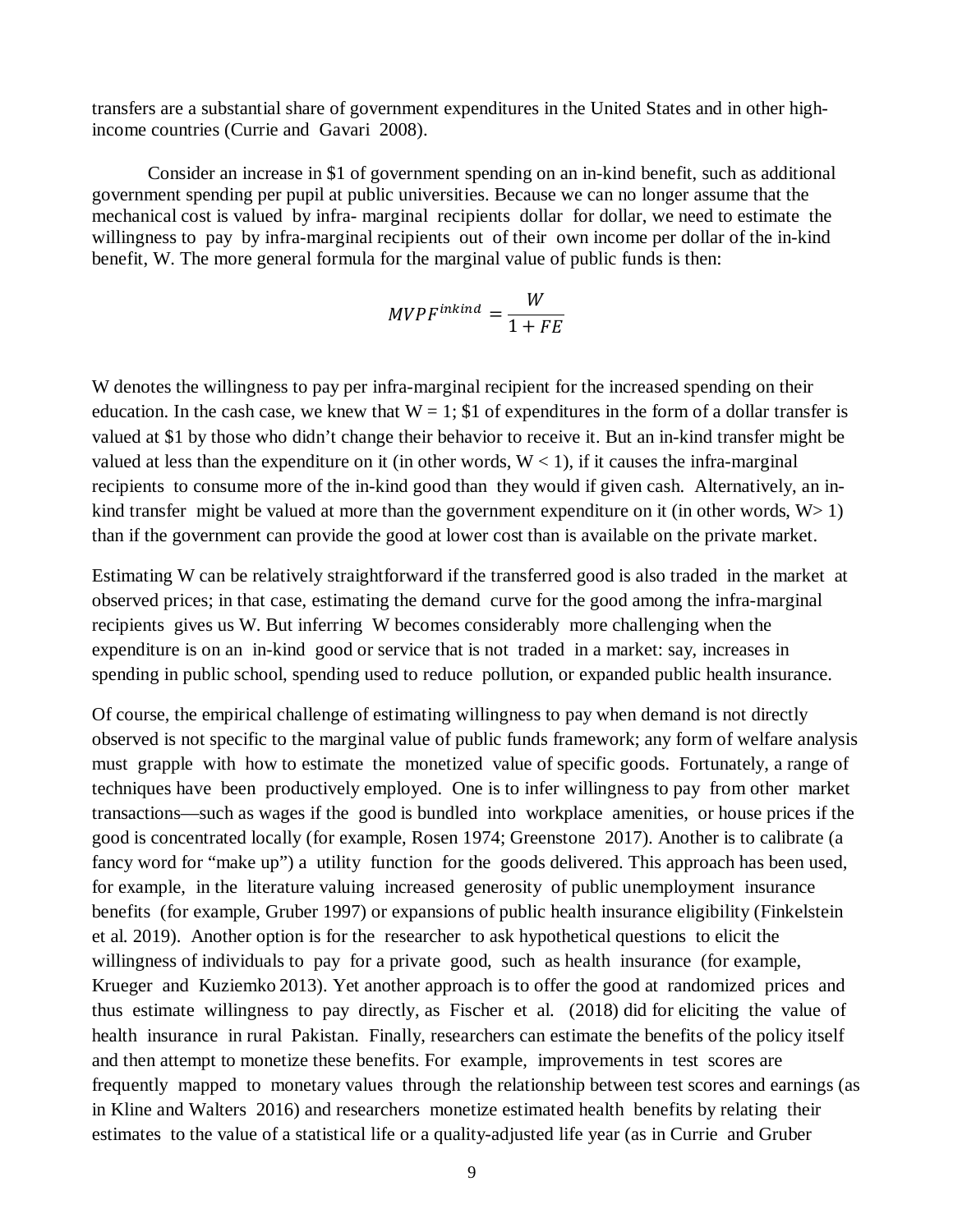### *External Effects of Policies*

So far we have (implicitly) focused on policies that have effects only on their intended recipients. However, many policies have effects on parties who are not directly affected. For example, health insurance subsidies to low income individuals may reduce uncompensated care costs to hospitals and therefore provide benefits to hospital shareholders as well (Garthwaite et al. 2018). A tax on carbon may affect not only those who use fossil fuels, but also those who benefit from reduced global warming. Vaccine subsidies may provide benefits not just to those receiving the vaccine, but also to those who do not obtain the vaccine but benefit from the lack of spread of a virus.

The marginal value of public funds framework readily captures these effects. The key extension is to measure the willingness to pay of everyone in the population affected by the policy, including those indirectly affected by the change in the policy. The formulas remain the same as in the above examples, except that now the estimation of willingness to pay for inframarginal individuals now included people who are not direct recipients of the policy.

For example, consider the MVPF of a \$1 a subsidy to the price of vaccines, which presumably generates positive (health) externalities on the population. As before, the mechanical cost of the subsidy is simply \$1 times the number of infra-marginal recipients (I) who were already receiving the vaccine. The fiscal externality (FE) cost includes any impact of the subsidy on the government budget, for example through changes in health which may affect other publicly-financed health care expenditures or labor market participation and productivity and hence income tax revenue.

What about the benefits of this \$1 subsidy to vaccines? The group of infra-marginal recipients who were already getting the vaccine value the \$1 decrease in its price: \$1. Again, the group of marginal recipients who choose to get the vaccine because of the price reduction have no net welfare change, because they are indifferent between not receiving the additional subsidy and not changing behavior, or receiving the additional subsidy and changing behavior (under the assumption that they were already behaving in a privately optimal manner). However, the fact that these individuals become vaccinated may generate external effects on the health of the rest of the population. The magnitude of these welfare effects depends on the magnitude and the sum total of any benefits (positive or negative) from the increased vaccination: as measured by their willingness to pay; this is not equal to 1 but rather captures their willingness to pay for the marginal beneficiaries to be subsidized to obtain the vaccine. The more others benefit from the vaccine, the higher the MVPF. One would need to estimate the willingness to pay for non-recipients, and calculate the numerator as the average willingness to pay across the infra-marginal recipients (who value the subsidy at a \$1) and the externally affected population (who values the increase in the number of people receiving the vaccine by some amount W that would have to be estimated).

In contrast, a \$1 subsidy on carbon emissions could have negative externalities. This means the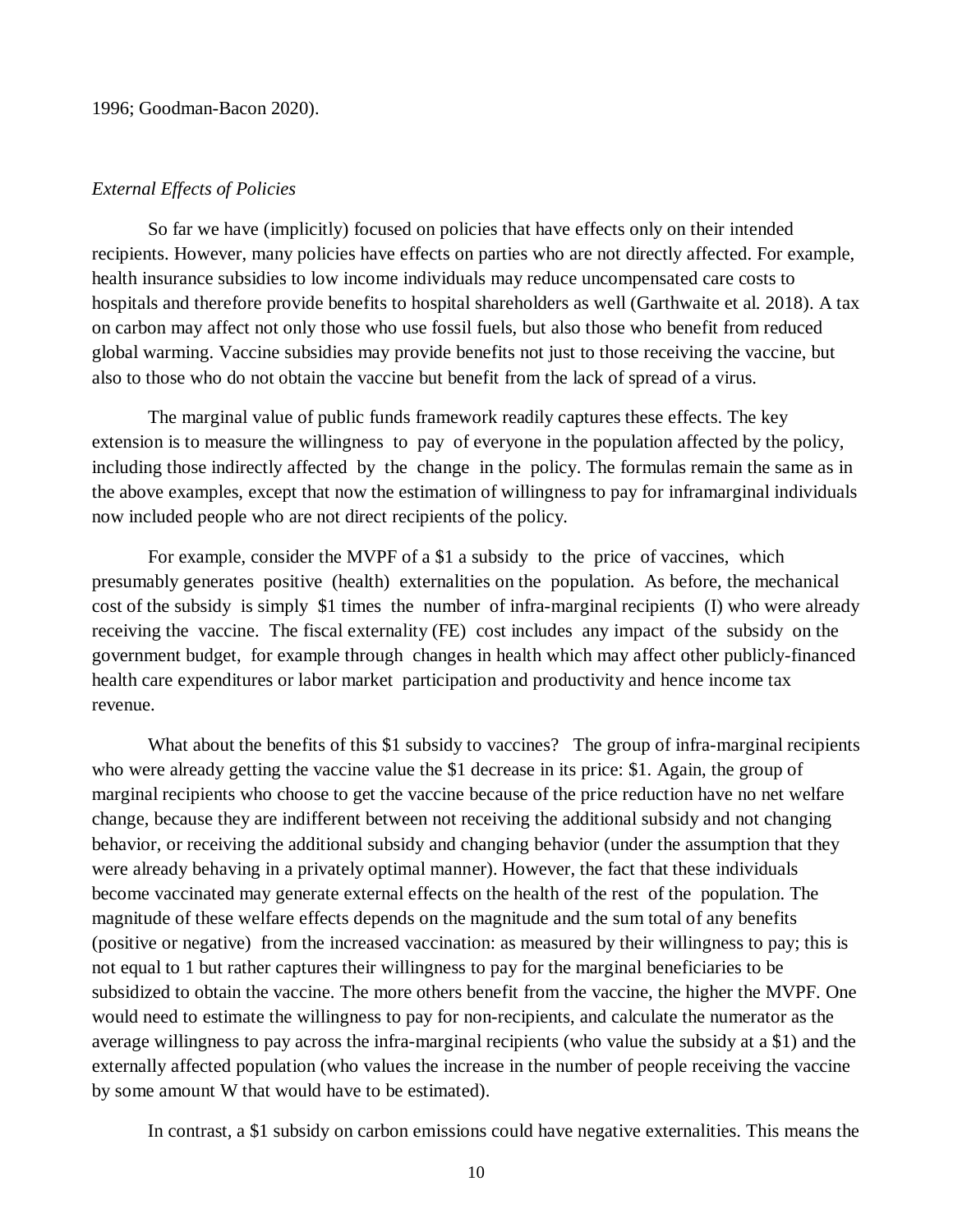marginal value of public funds of a carbon subsidy will be lower than it would be in the absence of these externalities. In this sense, carbon taxes will impose less welfare loss on individuals per dollar of government revenue raised – it will be a more desirable tax than in the absence of the externalities.

## **Frequently Asked Questions**

 $\overline{a}$ 

# *Why Doesn't Welfare Analysis Have to Think About How Policies Are Financed and the Distortionary Costs of Taxation (as in the "Marginal Cost of Public Funds" Approach)?*

As we mentioned near the start of this paper, a common approach to welfare analysis is to try to measure the benefits of a policy change and then compare this to "the cost" of raising revenue to pay for the policy, which in turn is commonly defined as expenditures on the policy multiplied by 1 plus "the" marginal cost of public funds. Conventional wisdom usually places this cost somewhere between 0.3 (Poterba 1996) and a more conservative 0.5 (Heckman et al. 2010). In short, the marginal cost of public funds approach seeks to account for the distortionary cost of raising the tax revenue to finance that expenditure. Presto: Welfare analysis.<sup>[5](#page-11-0)</sup>

Most commonly, the marginal cost of public funds approach imagines that the revenue for an expenditure is raised through a linear tax on income that leads to distortions in behavior. However, it has been recognized that this is not the only way to raise revenue, and as a result there is no single marginal cost of public funds (Kleven and Kreiner 2006). The marginal cost of funds will vary depending on whether we increase taxes on the rich or reduce transfers to the poor. For some taxes, such as carbon taxes, the marginal cost of public funds is potentially negative, because taxing carbon can have large benefits in the long run that offset its costs today.

By contrast, an attraction of the marginal value of public funds approach is that it severs spending analysis from revenue-raising analysis. We can then think separately about the MVPF both of the spending policy and of various policies to finance it—including reduced spending on other policies, increases in specific taxes, or deficit financing. Thus, the MVPF approach "closes the budget constraint" by comparing two MVPFs to form (hypothetical) budget-neutral policies, rather than assuming a specific form of (hypothetical) financing for the policy, as the marginal cost of public funds does.

# *Why Don't Researchers Need to Estimate Income and Substitution Effects of the Policy Separately (as in the "Marginal Excess Burden" Approach)?*

The other common approach in public finance to welfare analysis is the concept of the deadweight loss of a policy (due to Harberger 1964) and its extension to marginal deadweight loss—also known as marginal excess burden (due to Auerbach 1985; Auerbach and Hines 2002).

The marginal excess burden of a tax change is commonly defined as the welfare impact of

<span id="page-11-0"></span><sup>&</sup>lt;sup>5</sup> Of course, usually some of the costs are just transfers, and those only should be multiplied by 0.3, not 1.3. Presto: "Insightful" public finance seminar comment.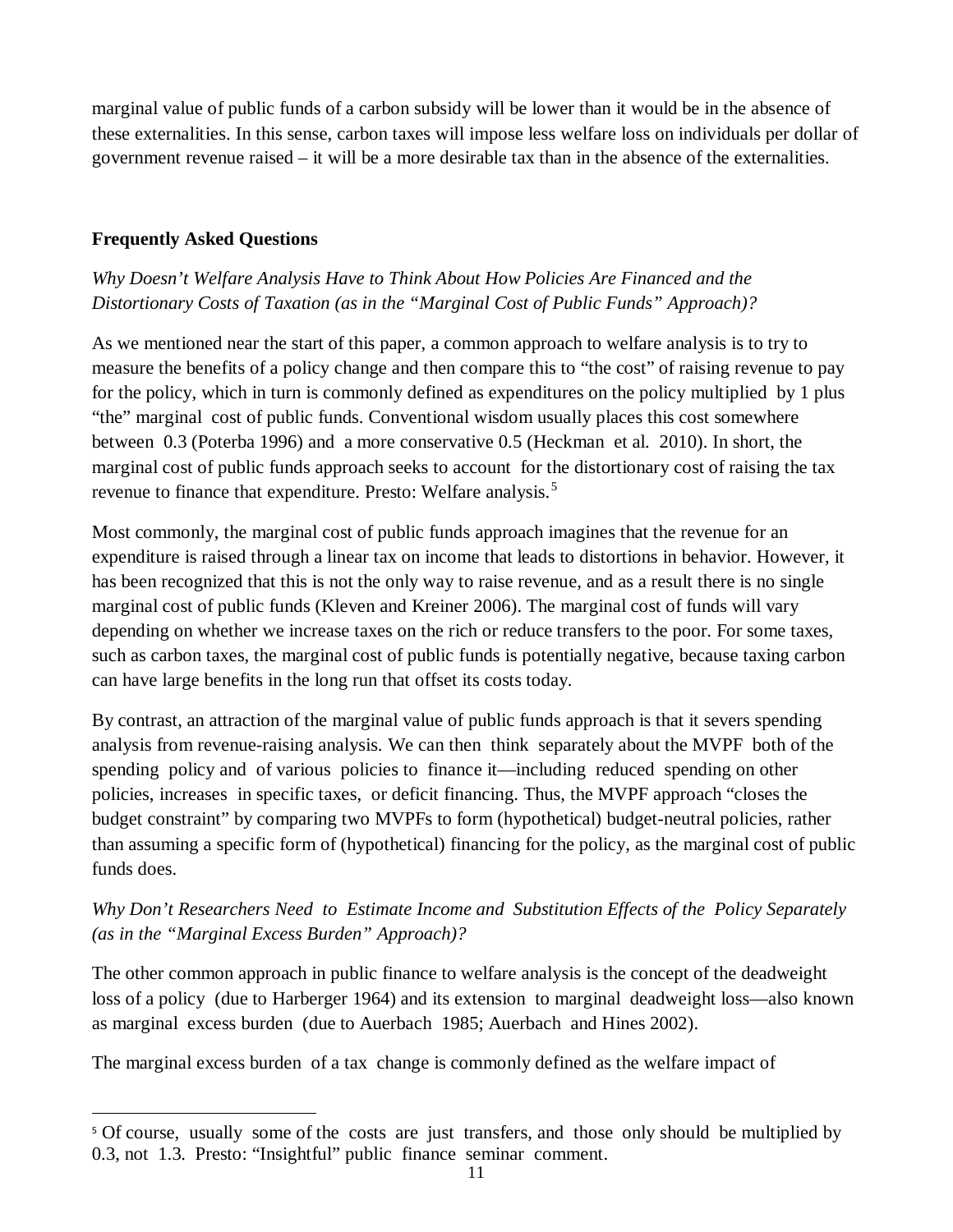conducting the policy and simultaneously requiring that the beneficiaries pay for it through individual-specific lump-sum transfers (Auerbach and Hines 2002). Because the conceptual experiment involves not only the policy envisioned but also these compensatory transfers, calculating marginal excess burden requires measuring the "compensated" response to the policy that excludes the income effect.

It is well-known that estimation of the marginal deadweight loss can be badly biased if the uncompensated (Marshallian) demand curve is used to measure consumer welfare, rather than the compensated (Hicksian) demand curve (Hausman 1981). As a result, this literature has been steeped in the view that it is essential to separate out income effects from substitute effects of the policy, which it challenging to estimate the marginal excess. However, this approach is based on an unrealistic thought experiment in which individual-specific lump sum taxation (a policy instrument that doesn't exist) is used to finance the policy. Once again, the distinction between the MVPF and the marginal excess burden approach comes down to how the budget constraint is closed; here, the marginal excess burden approach imagines hypothetical lump-sum taxes, whereas, as discussed, in the MVPF approach one compares MVPFs of two policies to form hypothetical budget neutral policies.

# *How Does the Marginal Value Of Public Funds Framework Account for Policies That Affect a Diverse Group of Beneficiaries?*

Policies rarely affect a homogenous group of people. Once there are different kinds of beneficiaries to a policy (either because the direct recipients are a heterogeneous group or because of external effects), welfare analysis needs to take account of the fact that societal preferences over transferring resources to different groups may differ. In terms of example we discussed above, the beneficiaries of a subsidy for health insurance to low-income consumers may include not only the low-income recipients, but also hospital shareholders.

When a policy affects diverse groups, the marginal value of public funds is still constructed as previously described. However, it becomes more difficult to think about whether an MVPF of 0.8 or 1.3 is "good" or "bad." To do so, one wants to take account of societal preferences toward the various recipients *within* the group of beneficiaries of a policy. If (for the sake of concreteness) one places lower social value on providing benefits to hospital shareholders than to low income individuals, then for a given MVPF, the policy will be less desirable if more of the benefits accrue to shareholders than if they accrue to low-income recipients.<sup>[6](#page-12-0)</sup>

## *Isn't This an Old Idea That's Been Around for a Long Time?*

 $\overline{a}$ 

Yes. The core ideas of the marginal value of public funds are explored in impenetrable detail in Hendren (2016), which itself notes that the mathematical definition of the marginal value of public funds is not new.<sup>[7](#page-12-1)</sup> It was initially proposed by Mayshar (1990), where it was referred to

<span id="page-12-0"></span> $6$  Formally, Hendren and Sprung-Keyser (2020) show that one needs to use the incidence-weighted average social welfare weight when comparing MVPFs across policies.

<span id="page-12-1"></span><sup>7</sup> With apparently little sense of irony, Hendren (2013) notes in the working paper version: "Relative to [the existing] literature, the primarily contribution of this paper is a clarification." In turn, the current article in turn is a revised version of a teaching note (Finkelstein 2019) in which the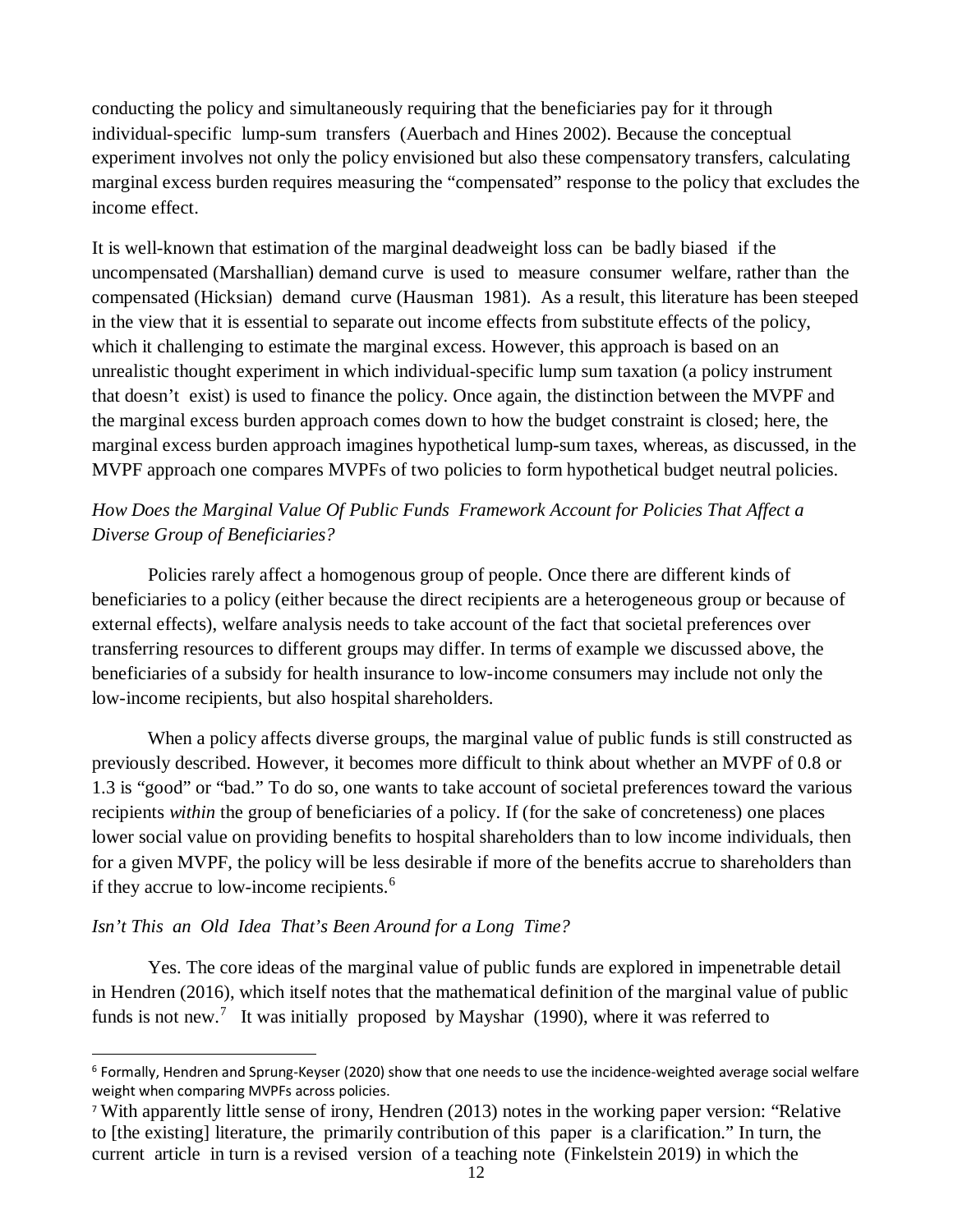(incorrectly) as the "marginal excess burden." In related work by Slemrod and Yitzhaki (1996, 2001) and Kleven and Kreiner (2006), it is referred to as the "marginal cost of funds" (or "marginal benefit of projects" in the case of expenditures).

Likewise, the idea of a fiscal externality is not new: it traces back at least to Ramsey (1927), although its crystallization and importance has become apparent more recently (for example, Feldstein 1999; Saez 2004; Kleven and Kreiner 2005; Chetty and Saez 2010). The key insight that when small shifts in incentives lead to behavioral shifts, the net welfare effect on individuals is zero has been used extensively in previous empirical welfare analyses, including Harberger (1964). Our desire to clarify and illustrate the approach lies not in its novelty but in its usefulness: the fundamental novelty of the MVPF approach is not its mathematics, but its empirics: it relies on the causal effects of the policy and therefore provides a path to welfare analysis that leverages the tools generated in the credibility revolution.

## **Applications**

In this section, we aim to reinforce the ideas behind the marginal value of public funds approach, as well as the usefulness of this approach, by giving some examples of how it has or can be applied in a variety of fields.

### *Income Tax Rates*

 $\overline{a}$ 

A classic question in public finance concerns analysis of changes in marginal income tax rates. The marginal value of public funds of a tax cut that targets a particular income group tells you the welfare gain to those beneficiaries per dollar of net cost to the government. The benefits (numerator) of a tax cut are straightforward: cutting taxes by a dollar increases welfare by a \$1 (that is, \$1 is valued at \$1 by individuals who would be in that income group even without the tax cut). This \$1 valuation requires us to assume that individuals are making privately optimal decisions we can ignore any benefits to marginal recipients who change their behavior in response to the tax cut.

The cost of the tax cut is the sum of the mechanical cost and the fiscal externality. The mechanical cost of the tax cut—that is, the cost per inframarginal recipient, holding behavior constant—is a dollar. The fiscal externality of the tax cut is how the tax cut affects the government budget. Possible behavioral responses may include changes in labor supply and changes in the use of tax sheltering strategies, among others. The key is the elasticity of taxable income (and hence tax revenue) with respect to the tax rate (Feldstein 1999).

This causal object has been the subject of a vast empirical literature in labor economics and public finance. For example, drawing on existing causal estimates of various tax reforms, Hendren and Sprung-Keyser (2020) estimate that for every \$1 of revenue raised from the 1993 tax increase on top

mathematical derivations of the MVPF is attributed to Hendren (2016), because it is apparently a natural tendency to attribute an idea to the source from which one learned it. Finkelstein learned this tendency from Scott Stern – we therefore wish to cite Scott appropriately here. .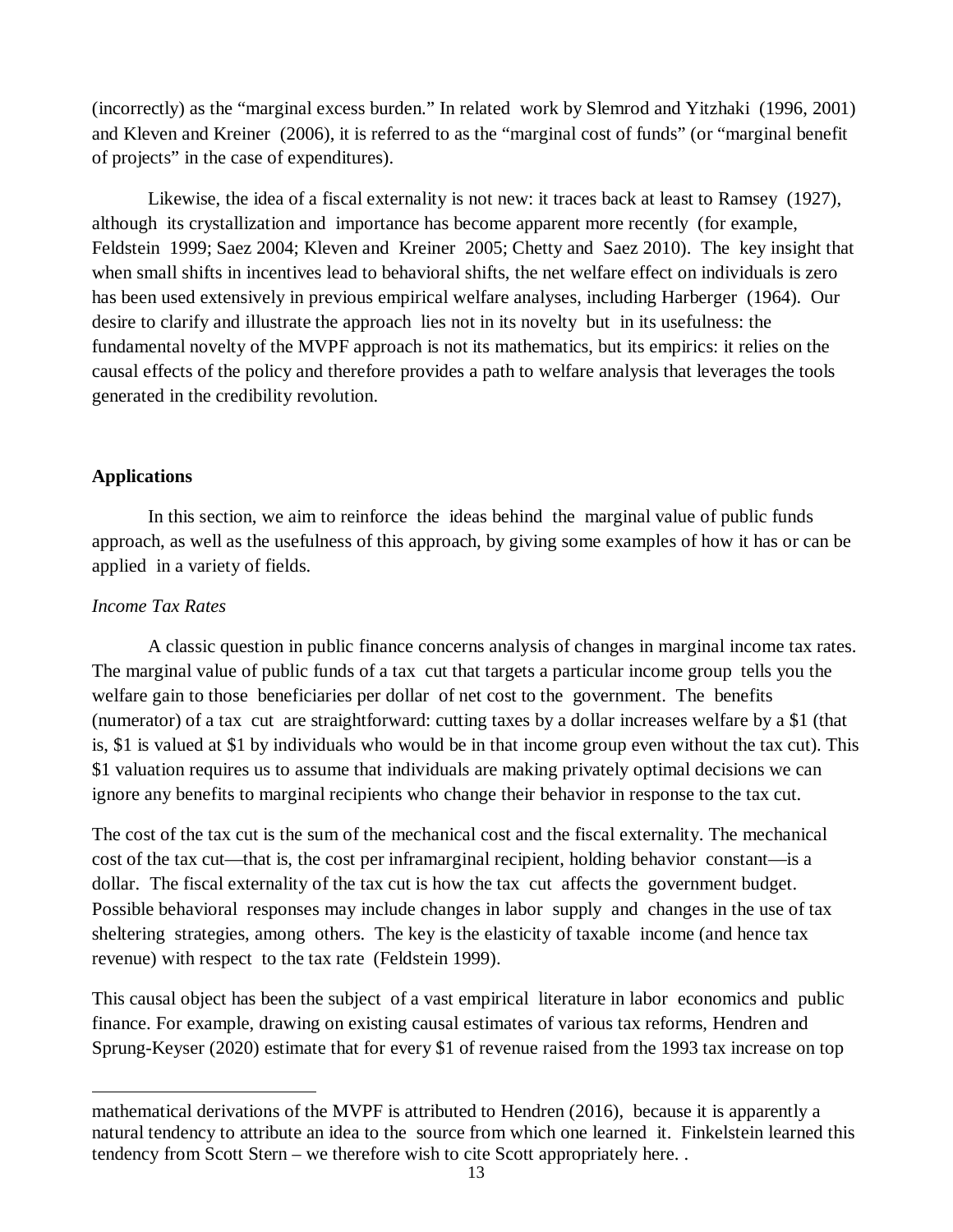earners, the government lost \$0.46 in revenue from behavioral responses that reduced top earners' taxable income. Therefore the net "cost" of the tax increase on the government budget (mechanical cost of plus fiscal externality of -\$0.46) is \$0.54, for an MVPF of 1.85 (=1/0.54). The parameter for a tax increase can be used in reverse to think about a tax cut: that is, a dollar of tax cuts on high earnings costs less than its mechanical cost of a dollar because increases in labor supply (or decreases in tax shelters), increase taxable earnings and tax revenue. The MVPF of a tax cut on top earners is greater than 1 because \$1 in tax cuts generates \$1 in benefits, but costs less than \$1 due to the negative fiscal externality.

Indeed, if the fiscal externality of a tax cut at the top is less than -1, then we are on the "wrong side" of the Laffer curve, cutting tax rates raises revenue, and the tax cut "pays for itself." Hendren and Sprung –Keyser (2020) calculate that the fiscal externality from the Reagan tax cut of 1981 was - 1.51, so that the tax cut "paid for itself"—although they caution that there is a wide degree of statistical uncertainty in the estimates of the behavioral response (for example, they can't statistically reject an MVPF of 1).

By contrast, a tax cut at the bottom of the income distribution—say, in the form of an increase in the Earned Income Tax Credit—has a different fiscal externality. When individuals at the bottom of the income distribution enter the labor market, they impose a negative externality on the government budget by taking EITC benefits (which increase government spending), but a positive benefit by taking less in transfers that would go to those with lower incomes (in the form of welfare, food stamps, and other benefits). On net, the calculations in Hendren and Sprung-Keyser (2020) suggest the reduction in transfer payments slightly outweighs the increased EITC costs, so that a \$1 mechanical increase in the EITC leads to a fiscal externality that reduces net government costs by .08. This implies an MVPF of  $$1.12$  (=1/(1-.08)).

It is perhaps not be surprising that the marginal value of public funds appears to be lower for a tax cut to the poor than to the rich: this outcome what would be expected in an optimal tax system set by a planner that places greater social welfare weight on the marginal value of resources for the poor than the rich. The "bang for the buck" is higher for tax cuts at the top than the bottom, but tax cuts at the top may not be desirable given the greater social value of resources at lower incomes. It is cheaper to raise revenue from the poor, but this of course has adverse distributional implications.

### *Education*

The government is a large provider and funder of education, especially primary schooling. How do we calculate the marginal value of public funds for an increase in school funding? To illustrate this, consider the work of Jackson et al. (2016), who study the effect of K-12 school spending on children's long-run outcomes. They use variation from school finance equalizations to show that increased spending led to an increase in children's earnings trajectory over their life cycle.

To calculate the marginal value of public funds in this context, first consider the costs to the government of the policy. There is the upfront cost from increased school spending. This is offset, however, by any increases in future tax revenue paid by the children as a result of their increased earnings. Hendren and Sprung-Keyser (2020) translate the estimates from Jackson et al. (2016) into a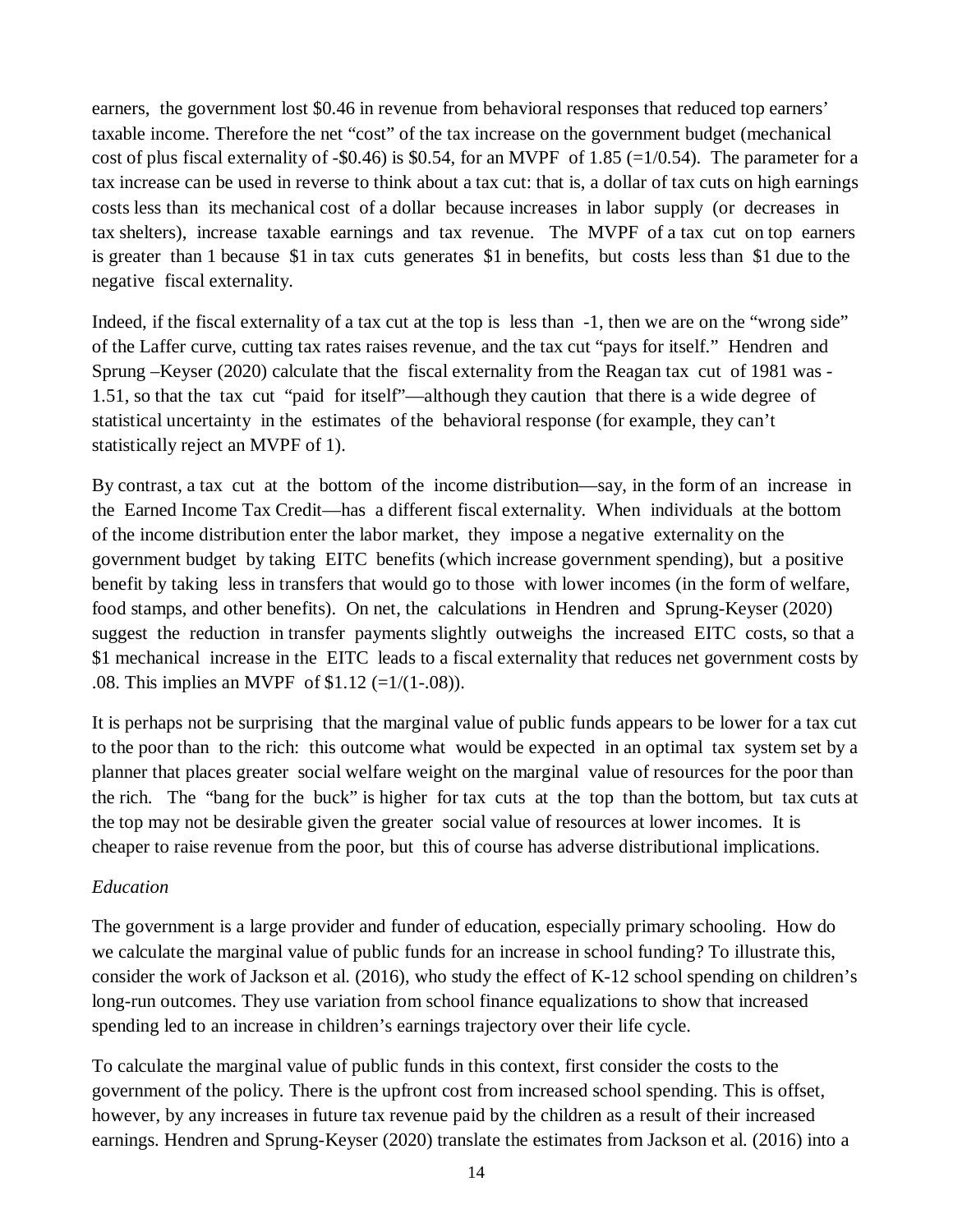projection of lifetime tax revenue paid. They find that this increase in tax revenue is actually sufficient to cover the initial spending on education (accounting for real government interest rates of 3 percent - which is of course an assumption), so that the net cost of the policy is negative. This implies an infinite MVPF, regardless of the size of the willingness to pay for the policy; as long as willingness to pay is positive (in other words, the children are personally better off from the additional spending), the policy increases welfare without costing the government any money. As a result, we can skirt the more conceptually and empirically challenging task of estimating the willingness to pay for this increase in education spending; we discussed potential approaches to estimating willingness to pay for in-kind transfers in the extensions section earlier, but are glad not to have to actually implement them here!

More generally, Hendren and Sprung-Keyser (2020) have provided a "library" of estimates of the marginal value of public funds for over 100 US expenditure policies, including changes in spending on education, job and vocational training, housing subsidies, food stamps, health insurance and many more. It would be useful task to develop a comparable MVPF "library" for public expenditure programs in other countries.

## *De-Worming*

The educational example above assumes the only beneficiaries from the expenditures are the individual students themselves. However, many government programs can have externalities onto others. In the education example, expanded education may increase the earnings of the rest of the population through complementarities in production (leading to a higher MVPF). Conversely, some of the estimated wage gains may come from sorting/signaling and therefore impose negative externalities on others (leading to a lower MVPF).

Here, we provide a specific example of how such externalities are incorporated into the marginal value of public funds framework in the context of a health policy implemented in a developing country. This example is due to Baird et al (2016), who study the impact of school-based de-worming treatments in Kenya. They document that these treatments led to improvements in health and long-run earnings for the children in these schools. In addition, the treatments also provided benefits for students in neighboring primary schools – who did not receiving the de-working treatment - through reductions in transmissions of infection.

Computing the marginal value of public funds in this case would therefore involve measuring the willingness to pay for the treatments not only for the children who were directly treated (and their families/communities) but also people in the neighboring areas who also saw improvements in their health (and school attendance rates). We discussed this possibility earlier when we talked about the possibility that policies may have external effects beyond the direct recipients. However, as with the Jackson et al. (2016) estimates of spending on K-12 education in the United States, Baird et al (2016) estimate that the net-cost to the government of de-worming is negative: the long-run tax revenue from increased earnings in adulthood is sufficient to cover the government cost of the de-worming efforts. Once again, we are spared having to calculate the willingness to pay for in-kind transfers. Given the estimated effects, de-worming policy has an infinite MVPF and is a win-win for the government and its citizens. Of course, in other settings where net costs are positive, one would have to estimate the affected individuals' willingness to pay for the de-worming using the methods for estimating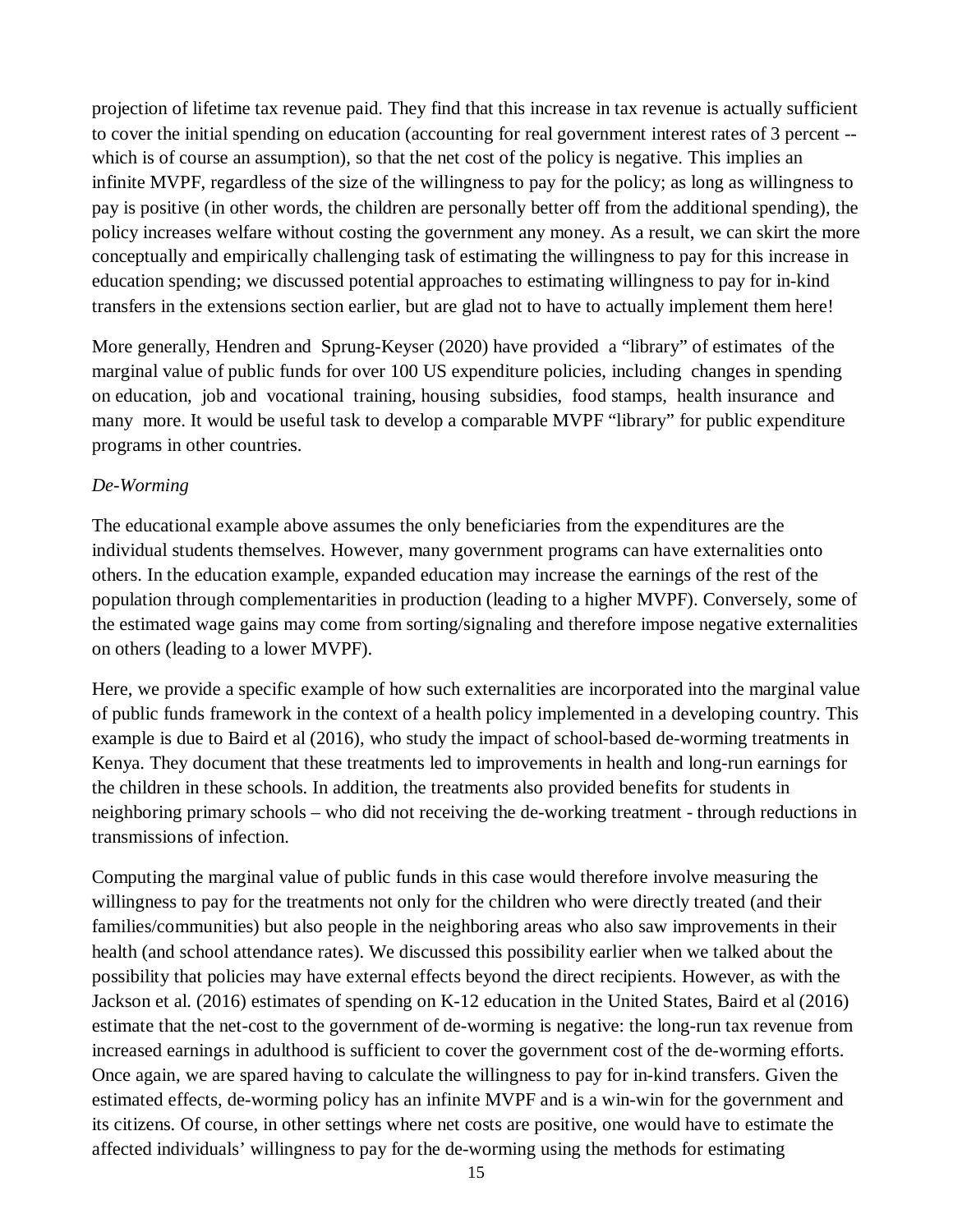willingness to pay for in-kind transfers that we discussed earlier.

## *Import Tariffs*

A classic question in international trade concerns the welfare consequences of import tariffs, such as the 2018 tariffs imposed by the US on goods from China (Fajgelbaum et al. 2020; Cavallo et al. 2019; Amiti et al. 2019a). We consider the marginal value of public funds of an increase in import tariffs from the perspective of the home country. We therefore ignore any costs or benefits for other countries; this could, of course, be incorporated.

To begin, suppose that an increase in tariffs does not lead to a domestic price change and there are no retaliatory responses by foreign governments to their tariffs. In this case, a \$1 increase in tariffs leads foreigners to pay \$1 more in taxes and imposes no costs on domestic citizens. With no change in domestic prices, the willingness to pay by residents in the home country will be zero, resulting in an marginal value of public funds of zero. From the home country's perspective, the tariff would be an effective way of raising revenue – or, equivalently, an import subsidy would be a poor use of government revenue.

More commonly though, tariffs increase domestic prices. Indeed, Fajgelbaum et al. (2020), Cavallo et al. (2019), and Amiti et al. (2019a) all find that the 2018 tariffs were passed-through in full to domestic prices; in other words, domestic prices went up by the amount of the tariff. In terms of the "benefits" to US consumers (that is, their willingness to pay to avoid a price increase), individuals would be willing to pay \$1 to avoid an increase in prices of \$1. If demand for other goods is not affected by the tariff on imports, the "benefits" of the tariff are \$1. (Actually, it's negative \$1, but the denominator will also be negative so they will cancel. Taxes and subsidies on the same good(s) have the same MVPF!).

Turning now to costs, one can think of the tariff as a tax on imported goods, so there is a mechanical cost proportional to the current expenditure on imported goods. But in addition, there is also a potential negative fiscal externality if the tariff reduces consumption of imported goods; the fiscal externality is the impact of this behavioral response to the tariff on tariff revenue. In this case, the net revenue raised by the policy will be less than the mechanical cost. To calculate the fiscal externality, we need a causal estimate of the elasticity of imports with respect to the tariff.

Amiti et al. (in this journal, 2019a) estimate that the total government revenue raised by the 2018 tariffs is \$15.6 billion; this includes the sum of a mechanical cost of \$32 billion and the negative fiscal externality of -\$16.4 billion. If the tariff were thought of as "small," the benefits would simply be equal to the mechanical cost of \$32 billion; domestic consumers' willingness to pay for \$32 billion in revenue is just the increase in revenue, so the MVPF would be simply \$32/15.6=2.05. But \$32 billions is not small! We are now in the world we discussed above under "what if the policy changes are large?" and must try to estimate willingness to pay for non-marginal policy changes.

The approach that Amiti et al. (2019a) take is in the spirit of the famous Harberger (1964) triangle: while the first dollar of the tariff raises revenue proportional to \$32B, as one raises the tariff further,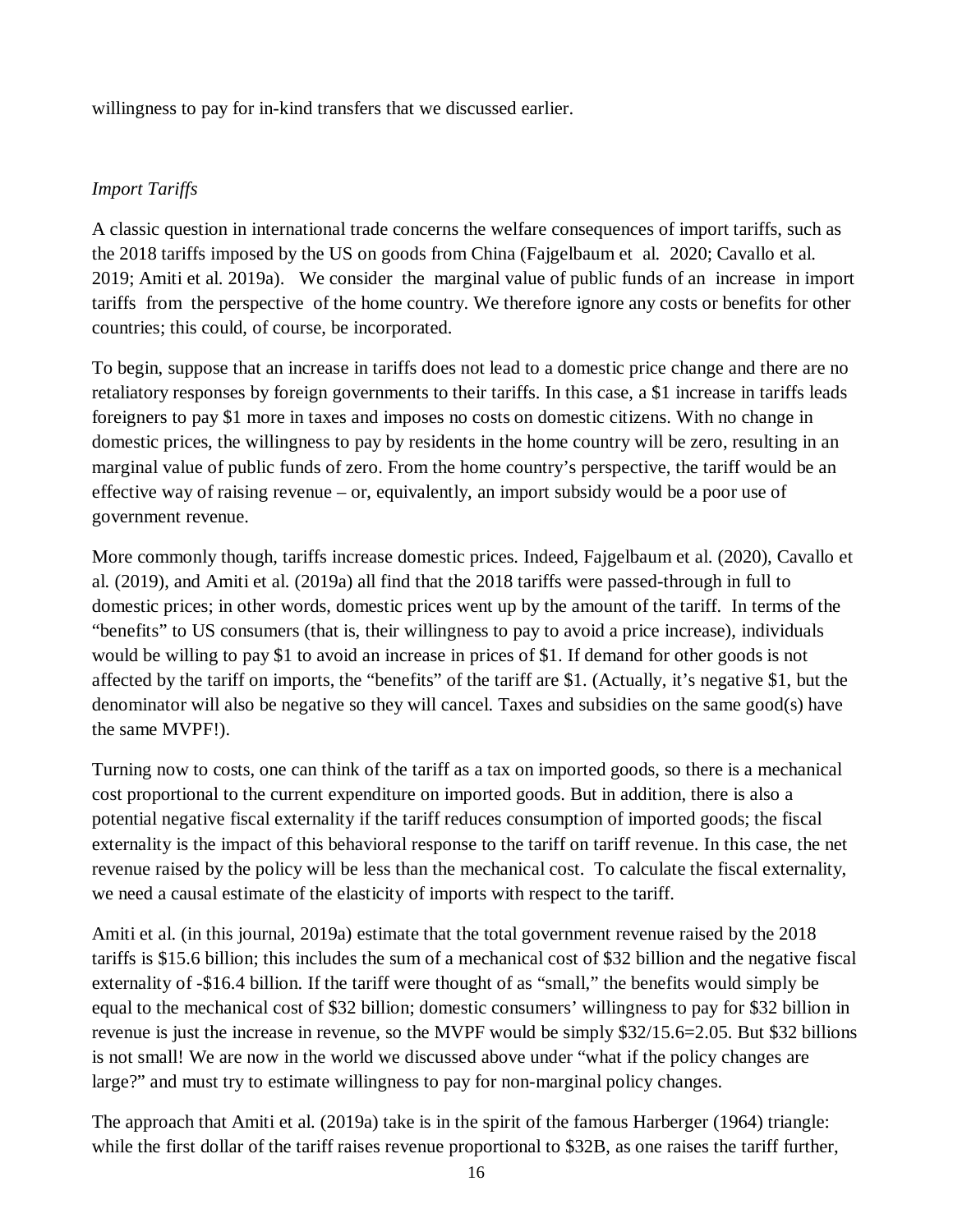consumers who choose to consume fewer imported goods are less affected by further increases in the tariff. As a result, the last dollar of the tariff imposes a welfare cost of \$15.6 billion, in contrast to the initial \$32 billion. Assuming consumers substitute away from imported goods in a linear fashion, this implies that half of the reduction in tax revenue due to behavioral responses of \$16.4 billion is "valued" by consumers. This implies a willingness to pay to avoid the tariffs of \$32 billion - \$8.2 billion =  $$23.8$  billion. Putting this together implies an MVPF of  $23.8 / 15.6 = 1.5$ . Every \$1 raised by the government imposes a \$1.50 (that is, \$23.8 billion /\$15.6 billion) negative benefit on US consumers.

A further concern from a domestic perspective is that raising tariffs leads to a change in prices of exported goods through terms-of-trade effects. Fajgelbaum et al. (2019) use a trade model to capture the spillover effects of price changes onto substitutes and complements for each product and conclude that US individuals would have been willing to pay a total of \$41.6 billion to avoid the increase in tariffs. (This differs from the Amiti et al. (2019a) number both because it incorporates spillover effects of price changes, and because of various implementation choices.) Likewise, they estimate a different impact of the tariff on net revenue of \$34.3 billion. This implies an MVPF of 1.2 (that is, \$41.6 billion/\$34.3 billion), so that every \$1 of government revenue raised imposes a \$1.20 welfare loss on the domestic population because of increased prices and reduced export demand.

Interestingly, these implied MVPFs of  $1.2 - 1.5$  for tariffs are in a range similar to that of raising revenue through the income tax.<sup>[8](#page-17-0)</sup> Of course, remember that we have not considered potential policy responses by other countries in the form of a trade war, which would negatively affect domestic consumers in a way we have not captured (but in principle could).

## *Government Procurement Policy*

 $\overline{a}$ 

A classic question in industrial organization considers the optimal design of government procurement contracts (Laffont and Tirole 1993). Empirical researchers have studied public procurement contracts for highways (Lewis and Bajari 2014), defense (for example, Carril and Duggan 2018), health insurance (Decarlois 2015; Cabral et al. 2018), durable medical equipment (Ji 2019), and other goods.

In this case, the marginal value of public funds measures the monetary benefit of a change in procurement contract per dollar increase in public costs. To be concrete, consider an increase in the government payment to private insurers to provide insurance coverage to elderly individuals through the Medicare Advantage program. In the United States, individuals eligible for Medicare—the public health insurance program for elderly and disabled individuals—can choose between the publicly-provided, fee-for-service Traditional Medicare program and obtaining subsidized coverage through their choice of a privately-provided Medicare Advantage insurance plan. About 30 percent

<span id="page-17-0"></span><sup>&</sup>lt;sup>8</sup> It is important to mention one caveat about this this result: Further increases in the tariff rate may not actually increase government revenue. In Amiti, Redding, and Weinstein (2019b), the authors note that increasing the tariff from 10 to 25 percent on 200B of Chinese imports would lower government revenue, implying an infinite MVPF, so that lowering the tariff would raise welfare.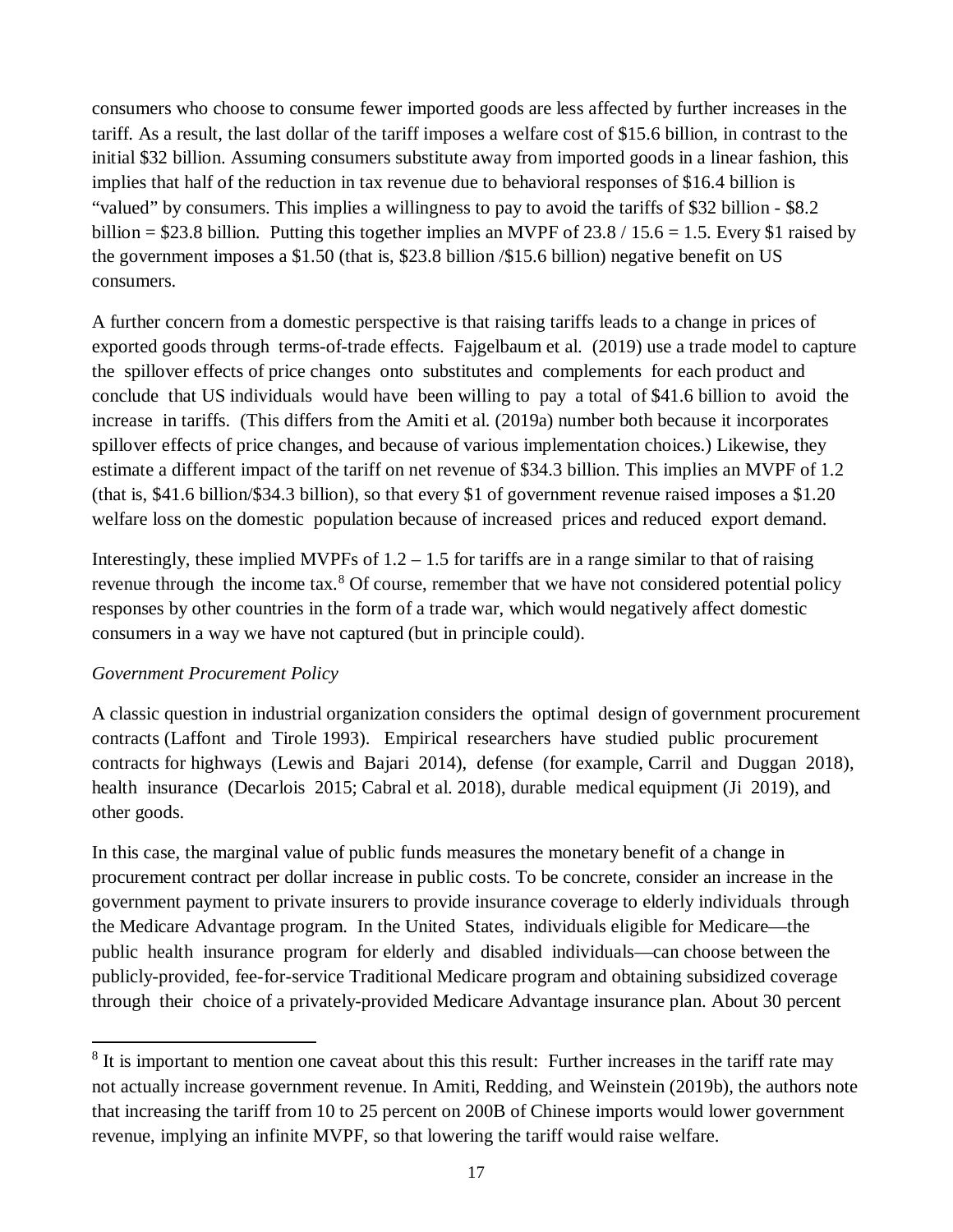of the 44 million Medicare enrollees choose Medicare Advantage. One key design question for the government is how much to subsidize purchases of these private plans. Cabral et al. (2018) have analyzed the impact of these subsidies empirically. We would like to analyze the marginal value of public funds of a \$1 increase in the subsidy per enrollee.

What is beneficiaries' willingness to pay for a \$1 increase in the subsidy? By now, this should be old hat: inframarginal beneficiaries value the \$1 transfer at a \$1.<sup>[9](#page-18-0)</sup> Marginal beneficiaries are those who switch from Traditional Medicare to Medicare Advantage in response to the increase in subsidy. Cabral et al. (2018) estimate that every \$1 of subsidy increases Medicare Advantage enrollment by about 0.09 percentage points. We employ the logic that the marginal actors were indifferent between not receiving the additional subsidy and not switching, or receiving the additional subsidy and switching, so the net welfare change for these switchers is zero and the size of the enrollment effect does not directly enter the MVPF estimate. Thus, the benefit of the \$1 subsidy per existing enrollee is simply \$1.

What are the costs of the dollar increase in the subsidy? In the absence of any behavioral response, the mechanical cost of the policy per existing enrollee would simply be \$1 as well. Whether the fiscal externality is negative or positive depends on whether Medicare Advantage saves money so that the 0.09 percentage point increase in enrollment leads to an increase or decrease in costs. Existing estimates suggest that the government ends up paying 3-6 percent more for individuals enrolled in Medicare Advantage than it would have if they had enrolled in Traditional Medicare (Medicare Payment Commission 2018; Curto et al. 2020). Even using the 6 percent number would imply that the marginal value of public funds of the increase in the Medicare Advantage subsidy is roughly equal to  $1 (= 1/(1+.0009 \text{ x } .06).$ 

## **Conclusion**

 $\overline{a}$ 

The marginal value of public funds framework offers a powerful approach to empirical welfare analysis of a change in public expenditures or taxes. The approach focuses on the ratio of affected individual's own willingness to pay for the policy change to the causal effect of the policy on government's net costs.

A key attraction of this approach is that it allows researchers to incorporate causal estimates of policy changes directly into a welfare analysis. In addition, the marginal value of public funds provides an important guide for future empirical work on which behavioral responses matter for welfare. Specifically, empirical economists interested in translating the benefits of the "credibility revolution" into progress on applied welfare analysis should focus their efforts on estimating behavioral

<span id="page-18-0"></span><sup>&</sup>lt;sup>9</sup> As Cabral et al. (2018) emphasize, there are two potential types of infra-marginal beneficiaries: consumers who were in Medicare Advantage and insurers who were selling Medicare Advantage. The extra \$1 of subsidy from the government to Medicare Advantage may be split between increases in consumer surplus (in the form of lower prices or higher quality) or higher profits to the firms. They estimate the "pass through" rate is about 54 percent to consumers (virtually all of which comes in the form of lower prices) and 46 percent to firms. How does this distributional analysis affect the marginal value of public funds analysis? As discussed in the multiple beneficiaries section above, it does not affect the calculation of the MVPF per se, but rather the interpretation of the result.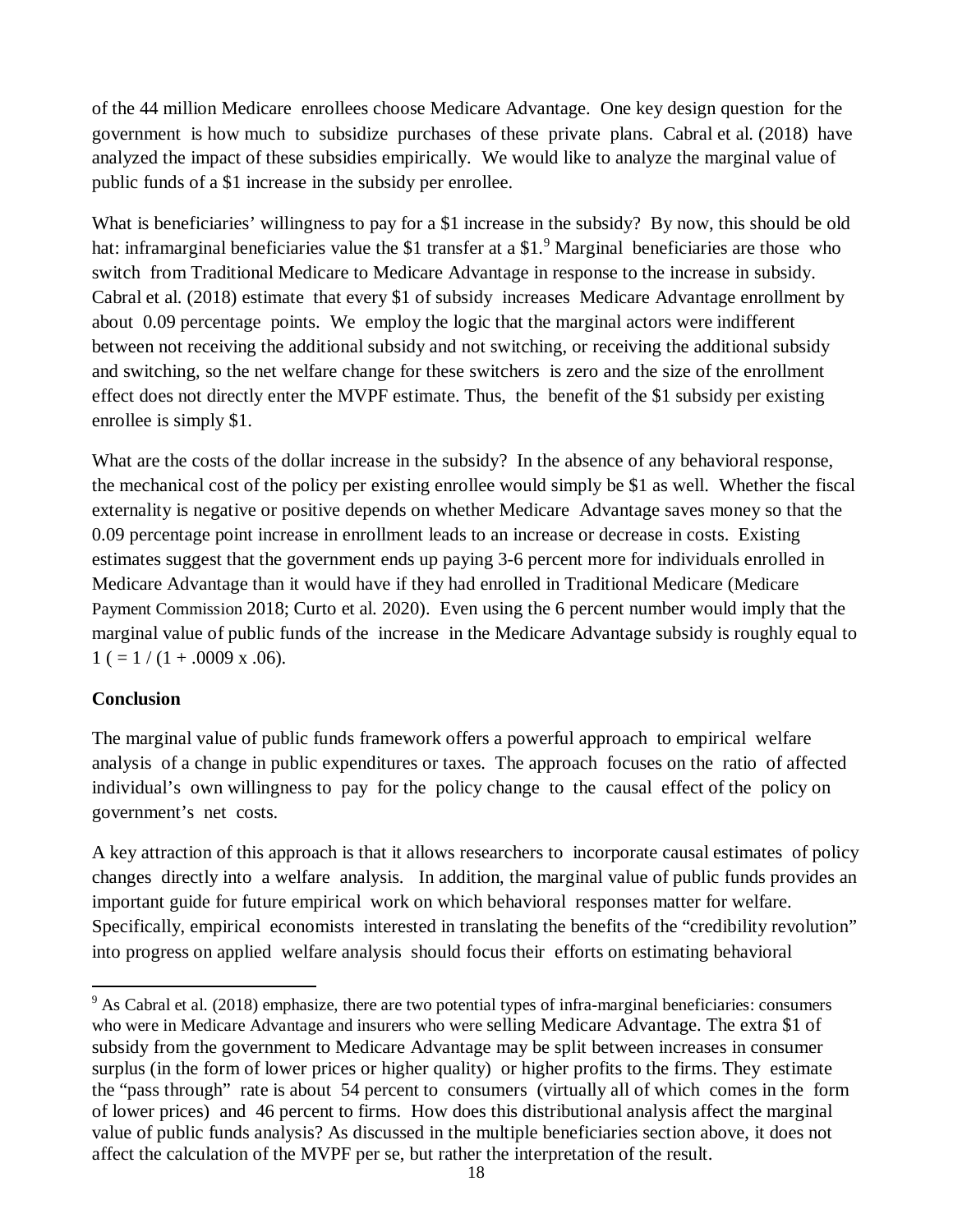responses that have fiscal externalities on the government budget, not on behavioral responses whose costs are (approximately) fully internalized by the responding individuals. The approach seems both more robust and easier to interpret than the traditional methods of welfare analysis, which may require estimating effects of hypothetical policies in which those affected are "compensated" for the change through lump-sum transfers.

Of course, the marginal value of public funds approach is no panacea. As we emphasized, estimating the willingness to pay for the policy change can be challenging, especially if the policy involves inkind transfers (such as subsidized education) or effects on individuals not directly targeted by the policy change. Here, we have described how a variety of arrows in the empirical economists' quiver – including structural modeling, calibration exercises, and quasi-experimental or experimental techniques – may usefully be brought to bear. The core value of the MVPF is that it provides clarity on what objects are needed for welfare analysis, and in doing so helps place policies traditionally studied in silos in different fields using different methods onto the same welfare analysis playing field.

Only in rare cases will welfare analysis of real-world public policy be clear-cut and straightforward. But the marginal value of public funds framework has the flexibility to be applied in a wide range of situations.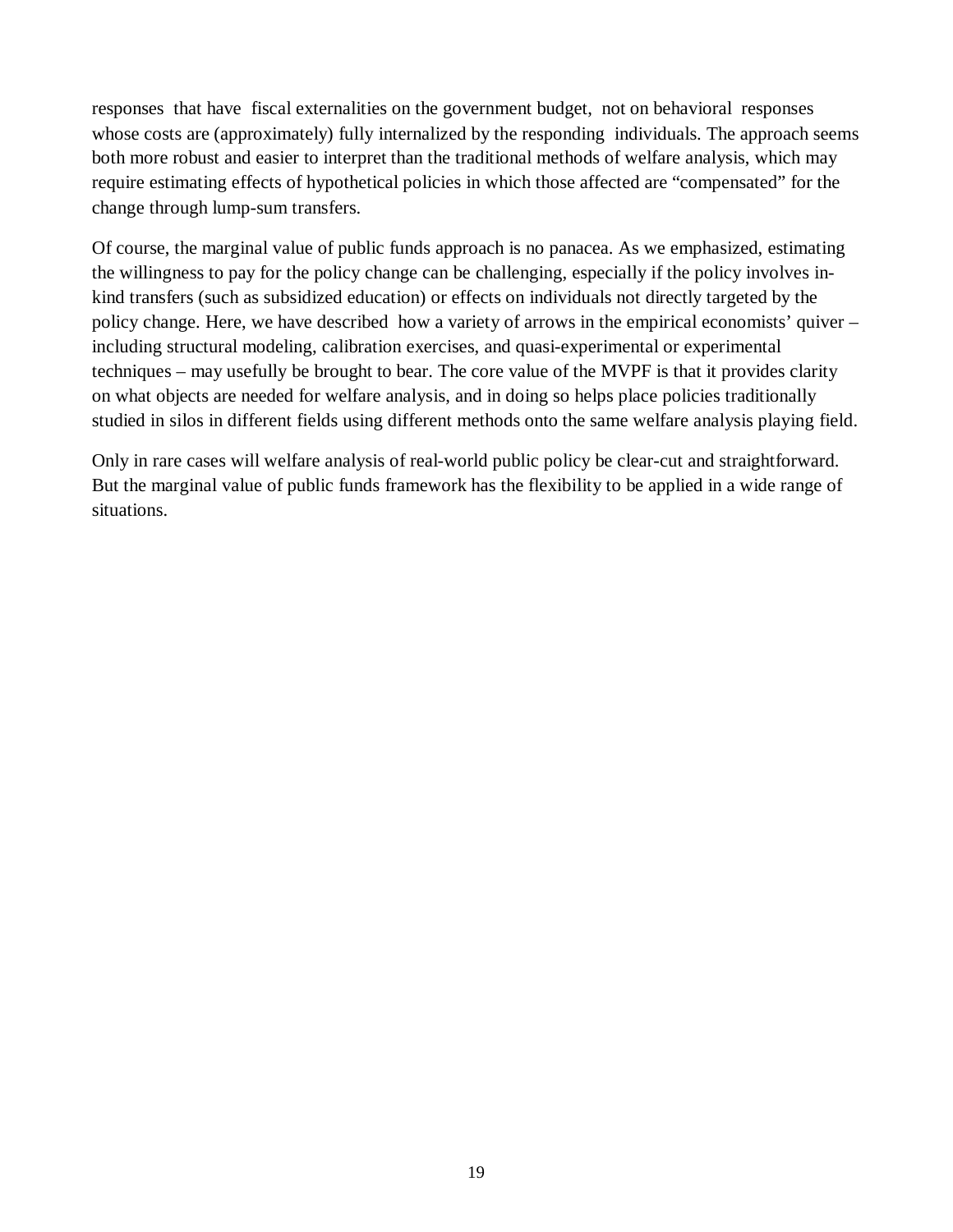## **References**

Allcott, Hunt, and Dmitry Taubinsky. 2015. "Evaluating Behaviorally Motivated Policy: Experimen- tal Evidence from the Lightbulb Market." American Economic Review, 105 (8): 2501-38.

Amiti, Mary, Stephen J. Redding, and David E. Weinstein. 2019a. "The Impact of the 2018 Tariffs on Prices and Welfare." Journal of Economic Perspectives, 33(4): 187-210.

Amiti, Mary, Stephen J. Redding, and David E. Weinstein. 2019b. "New China Tariffs Increase Costs to U.S. Households," Liberty Street Economics: Federal Reserve Bank of New York, May 23, [https://libertystreeteconomics.newyorkfed.org/2019/05/new-china-tariffs-increase-costs-to-us](https://libertystreeteconomics.newyorkfed.org/2019/05/new-china-tariffs-increase-costs-to-us-households.html)[households.html.](https://libertystreeteconomics.newyorkfed.org/2019/05/new-china-tariffs-increase-costs-to-us-households.html)

Angrist, Joshua D., and Jorn-Steffen Pischke (2010). "The Credibility Revolution in Empirical Economics: How Better Research Design is Taking the Con out of Econometrics." Journal of Economic Perspectives, 24(2), 3-30.

Auerbach, Alan. 1985. "The theory of excess burden and optimal taxation." Handbook of public economics, Elsevier.

Auerbach, Alan and Jim Hines. 2002. "Taxation and economic efficiency." Handbook of public economics, Elsevier.

Baird, Sarah, Joan Hamory Hicks, Michael Kremer, and Edward Miguel. 2016. "Worms at work: Long-run impacts of a child health investment." Quarterly Journal of Economics, 131(4): 1637-80.

Bertrand, Marianne, Magne Mogstad and Jack Mountjoy. 2019. "Improving Educational Pathways to Social Mobility: Evidence from Norway's "Reform 94"." NBER Working Paper 25679.

Bound, John, Julie Cullen, Austin Nichols, and Lucie Schmidt. 2004. "The Welfare Implications of Changing Disability Insurance Benefit Generosity." Journal of Public Economics 88: 2487-2514.

Brannen, Conner, Meghan Mahoney. And Caitlin Tulloch. "Estimating the Cost Effectiveness of Education Programs: A Case Study." Abdul Latif Jameel Poverty Action Lab.

Cabral, Marika, Michael Geruso, and Neale Mahoney. 2018. "Do Larger Health Insurance Subsidies Benefit Patients or Producers? Evidence from Medicare Advantage." American Economic Review, 108 (8): 2048-87.

Carril, Rodrigo and Mark Duggan. 2018. "The Impact of Industry Consolidation on Government Procurement: Evidence from Department of Defense Contracting." NBER Working Papers 25160.

Cavallo, Alberto, Gita Gopinath, Brent Neiman, and Jenny Tang. 2019. "Tariff Passthrough at the Border and at the Store: Evidence from U.S. Trade Policy." NBER Working Paper 26396.

Chetty, Raj and Emmanuel Saez. 2010. "Optimal Taxation and Social Insurance with Endogenous Private Insurance." American Economic Journal: Economic Policy 2: 85-114.

Currie, Janet and Firouz Gahvari. 2008. "Transfers in Cash and in Kind: Theory Meets the Data." Journal of Economic Literature 46 (2): 333-383.

Currie, Janet and Jonathan Gruber. 1996. "Saving Babies: The Efficacy and Cost of Recent Changes in the Medicaid Eligibility of Pregnant Women." Journal of Political Economy 104 (6): 1263-1296.

Currie, Janet and Reed Walker. 2011. "Traffic Congestion and Infant Health: Evidence From E-ZPass." American Economic Journal: Applied Economics, 3 (1): 65-90.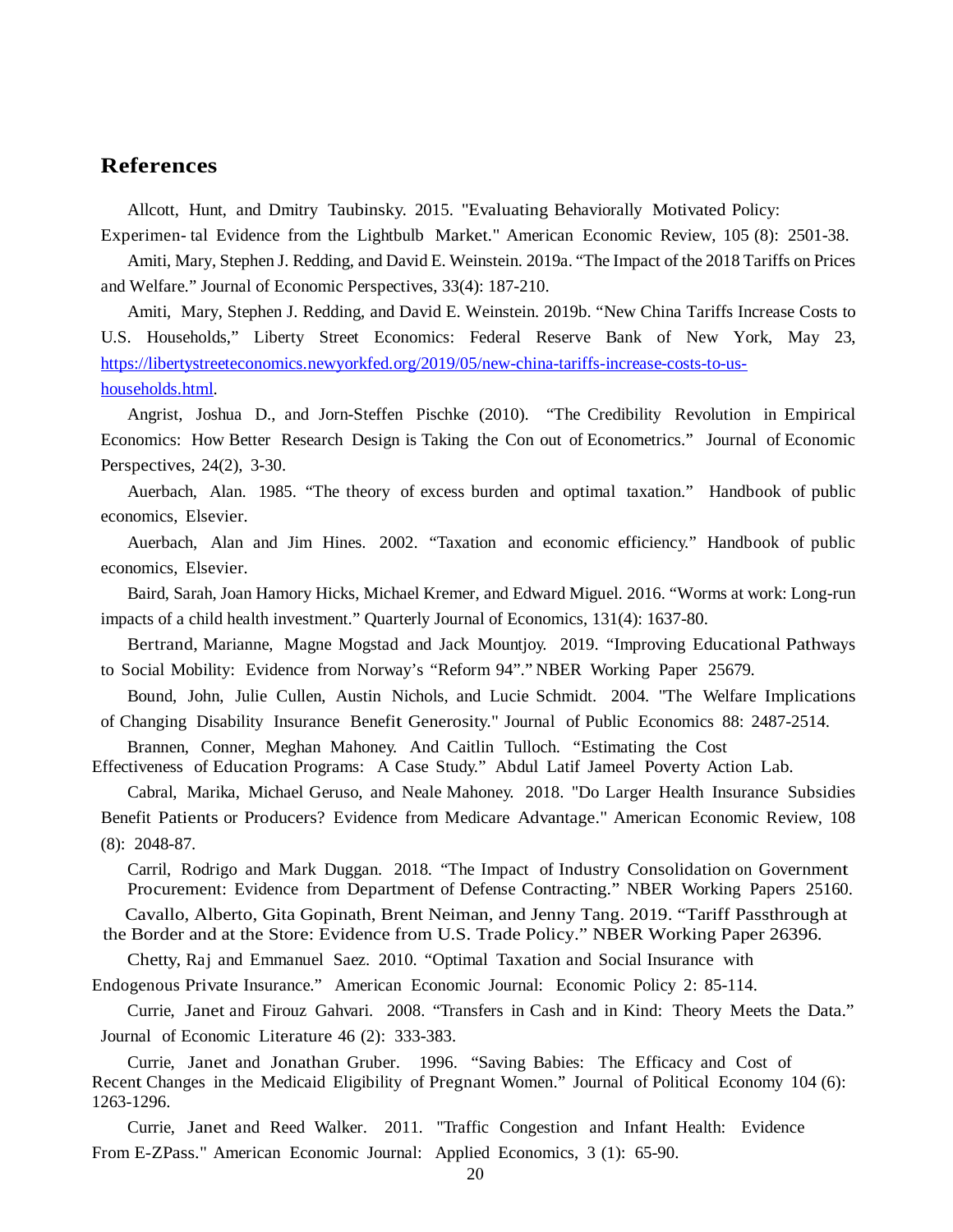Curto, V., Einav, L., Levin, J. and Bhattacharya, J., 2020. "Can health insurance competition work. Evidence from Medicare Advantage." NBER Working Paper No. 20818.

Decarolis, Francesco. 2015. "Medicare Part D: Are Insurers Gaming the Low Income Subsidy Design?" American Economic Review, 105 (4): 1547-80.

Fajgelbaum, Pablo D., Pinelopi K. Goldberg, Patrick J. Kennedy, and Amit K. Khandelwal. 2020. "The Return to Protectionism." Quarterly Journal of Economics, 135(1): 1-55.

Feldstein, M. 1999. "Tax Avoidance and the Deadweight Loss of the Income Tax." Review of Economics and Statistics 81 (4): 674–80

Finkelstein, Amy. 2019. "Welfare Analysis Meets Causal Inference: A Suggested Interpretation of Hendren." https://economics.mit.edu/files/16272.

Finkelstein, Amy, Nathaniel Hendren, and Erzo F.P. Luttmer. 2019. "The Value of Medi- caid: Interpreting Results from the Oregon Health Insurance Experiment." Journal of Political Econ- omy, 127(6): 2836-2874.

Finkelstein, Amy and Robin McKnight. 2008. "What Did Medicare Do? The Initial Impact Of Medicare on Mortality and Out of Pocket Spending." Journal of Public Economics 92: 1644-1669.

Fischer, Torben, Markus Frolich, and Andreas Landmann. 2018. "Adverse Selection in Low-

Income Health Insurance Markets: Evidence from an RCT in Pakistan." IZA Discussion Papers 11751.

Garthwaite, Craig, Tal Gross, and Matthew J. Notowidigdo. 2018. "Hospitals as Insurers of Last Resort." American Economic Journal: Applied Economics, 10(1): 1-39.

Goodman-Bacon, Andrew. Forthcoming. "The Long-Run Effects of Childhood Insurance Coverage: Medicaid Implementation, Adult Health and Labor Market Outcomes." American Economic Review.

Goolsbee, Austan. 1999. "Evidence on the High-Income laffer curve from six decades of tax reform." Brookings Papers on Economic Activity 2:1-64.

Greenstone, Michael. 2017. "The Continuing Impact of Sherwin Rosen's 'Hedonic Prices and Implicit Markets: Product Differentiation in Pure Competition". in John List and Harald Uhlig (eds) "The Past, Present and Future of Economics: a Celebration of the 125 Year Anniversary of the JPE and of Chicago Economics." 125 (6): 1891-1902.

Gruber, Jonathan. 1997. "The Consumption Smoothing Benefits of Unemployment Insurance." American Economic Review, 87 (1): 192-205.

Harberger, Arnold. 1964. The measurement of waste. American Economic Review 84: 58- 76.

Hausman, Jerry. 1981. "Exact Consumer Surplus and Deadweight Loss." American Economic Review, 71 (4): 662-676.

Heckman, James. J., Seong Hyeok Moon, Rodrigo Pinto, Peter A. Savelyev, and Adam Yavitz. 2010. "The Rate of Return to the High/Scope Perry Preschool Program." Journal of Public Economics

94: 114–128.

Hendren,. Nathan. 2013. "The policy elasticity." National Bureau of Economic Research Working Paper 19177.

Hendren, Nathan. 2016. "The policy elasticity." Tax Policy and the Economy

30 (1).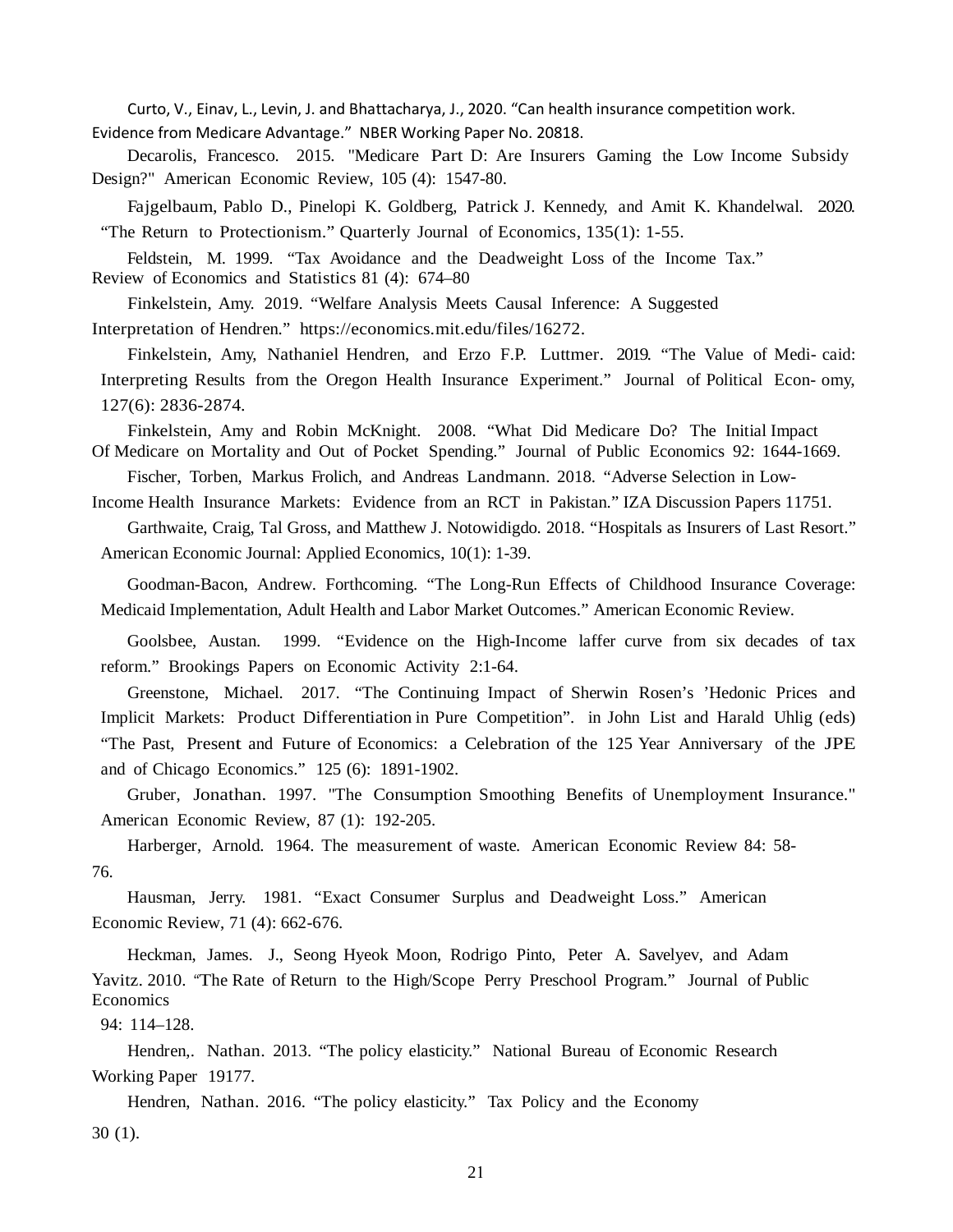Hendren, Nathan, 2020 (Forthcoming). "Measuring Economic Efficiency Using

Inverse Optimum Weights." Journal of Public Economics

Hendren, Nathan and Ben Sprung-Keyser. 2020 (Forthcoming). "A Unified Welfare Analysis of Government Policies." Quarterly Journal of Economics.

Hicks, J.R. 1940. "The valuation of social income." Economica 7 (26): 105-124.

Jackson, C. Kirabo, Rucker C. Johnson, and Claudia Persico. 2016. "The Effects of School Spending on Educational and Economic Outcomes: Evidence from School Finance Reforms." Qurterly Journal of Economics, 131(1): 157-218.

Jacobs, Bas, Egbert L.W. Jongen and Floris T. Zoutman. 2017. "Revealed social preferences of Dutch political parties." Journal of Public Economics 156: 81-100.

Jager, Simon, Benjamin Schoefer and Josef Zweimuller. 2019. "Marginal Jobs and Job Surplus: A Test of the Efficiency of Separations." NBER Working Paper 25492.

Ji, Yunan. 2019. "The Impact of Competitive Bidding in Health Care: The Case of Medicare Durable Medical Equipment" https://scholar.harvard.edu/yunan/publications/impactcompetitive-bidding- health-care-case-medicare-durable-medical-equipment.

Kirkeboen, Lars J., Edwin Leuven, and Magne Mogstad. 2016. "Field of Study, Earnings, and Self-Selection." Quarterly Journal of Economics 131 (3): 1057–1111.

Kleven, H.J. Forthcoming. "Sufficient Statistics Revisited." Annual Review of Economics,.

Kleven, H.J., and C. T. Kreiner. 2005. "Labor Supply Behavior and the Design of Tax and Transfer Policy." Danish Journal of Economics 143:321–58.

Kleven, H.J., and C.T. Kreiner. 2006. "The Marginal Cost of Public Funds: Hours of Work Versus Labor Force Participation." Journal of Public Economics 90:1955–73.

Kline, Patrick and Christopher R. Walters. 2016. "Evaluating Public Programs

with Close Substitutes: The Case of Head Start." Quarterly Journal of Economics, 131 (4): 1795–1848.

Krueger, Alan B. and Ilyana Kuziemko. 2013. "The demand for health insurance among Uninsured Americans: Results of a survey experiment and implications for policy." Journal of Health Economics 32 (5): 780-793.

Laffont, Jean-Jacques, and Jean Tirole. 1993. "A theory of incentives in procurement and regulation." MIT Press.

Landais, Camille. 2015. "Assessing the Welfare Effects of Unemployment Benefits Using the Regression Kink Design." American Economic Journal: Economic Policy, 7 (4): 243-78.

Lewis, Gregory and Patrick Bajari. 2014. "Moral Hazard, Incentive Contracts, and

Risk: Evidence from Procurement." The Review of Economic Studies (81) 3:

#### 1201–1228,

Mayshar, J. 1990. "On measures of excess burden and their applications." Journal of Public Economics 43 (3): 263-89.

Medicare Payment Commission (MedPAC) 2018. Report to Congress: Medicare Payment Policy. [http://medpac.gov/docs/default-source/reports/mar18\\_medpac\\_entirereport\\_sec.pdf](http://medpac.gov/docs/default-source/reports/mar18_medpac_entirereport_sec.pdf)

Nekoei, Arash, and Andrea Weber. 2017. "Does Extending Unemployment Benefits Improve Job Quality?" American Economic Review 107 (2): 527-61.

Okun, Arthur. 1975. "Equality and Efficiency." Brookings Institution Press Olken, Benjamin. 2007. "Monitoring Corruption: Evidence from a Field Experiment in